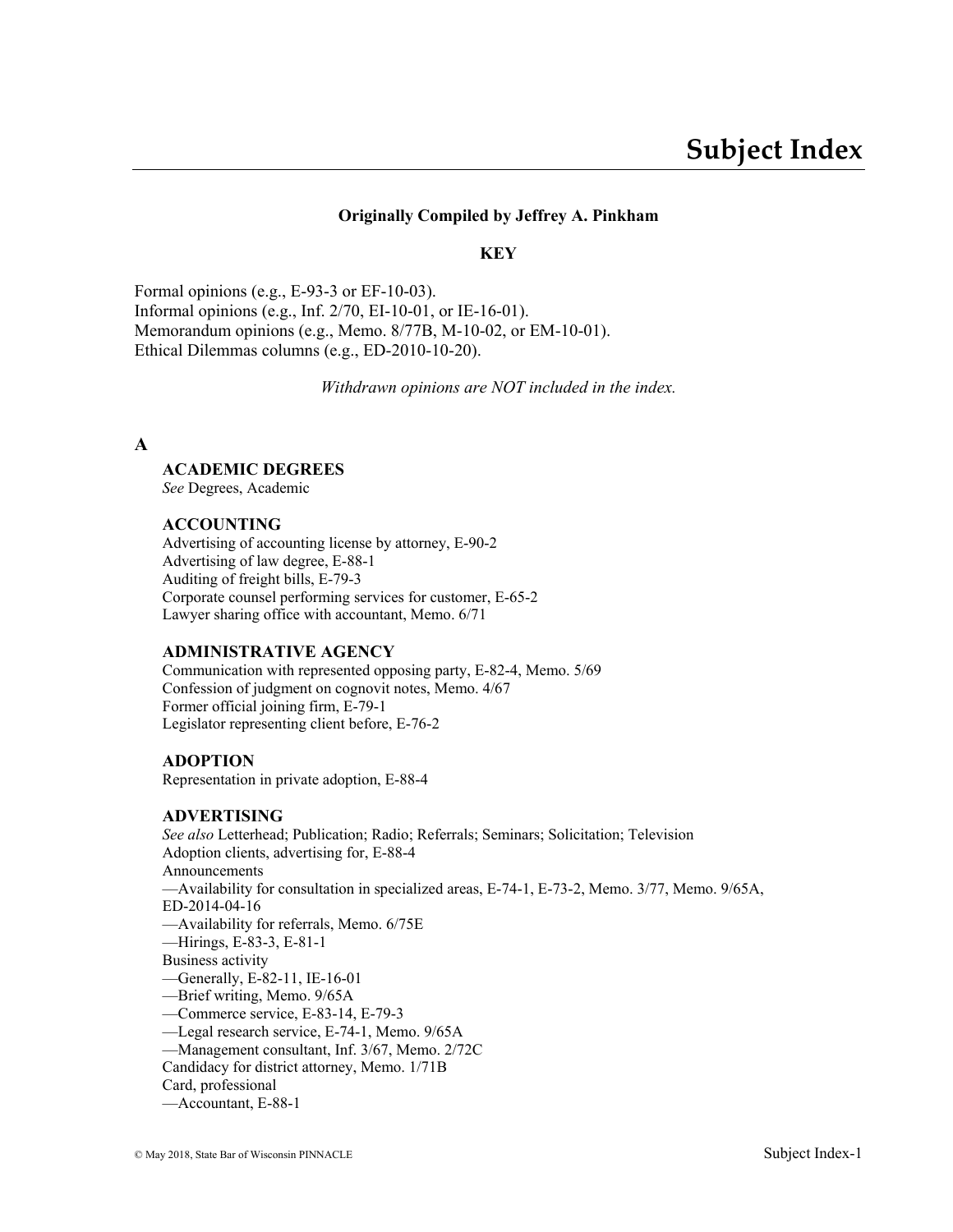—Lay employee, E-75-22, Memo. 1/78B —Office sharers, Memo. 2/78, ED-2012-06-20 —Proper form, Memo. 10/75B Class-action plaintiffs, E-83-1 Collection forms, E-72-2 Direct mail —Generally, E-84-13 —Announcements, E-83-3, E-81-1 —Law firm newsletter, E-82-1 —Telephone follow-up, E-83-16 E-mail communications, EF-11-03, ED-2014-12-17 Hirings. *See* Announcements *this heading* Law degree, by accounting firm employee, E-88-1 Letterhead. *See* Letterhead License in another occupation or profession, E-90-2, IE-16-01 Name of firm, deceased partner, ED-2011-08-17 "Of counsel," E-93-1, E-90-1 Office sharers, E-00-02, ED-2015-05-20, ED-2012-06-20 Open house, E-94-3 Public office or position, E-90-2, E-83-22 (Withdrawn in part) Publications, advertising in. *See also* Publication —*Bar Bulletin (Wisconsin Lawyer)*, Memo. 3/77 —Baseball scorecard, Memo. 3/78B —Brochure, Memo. 6/77A —Church bulletin, Memo. 12/77 —High school annual, Memo. 9/77A —Newsletter, E-82-1 —Trade journal, E-80-11 Puffery, ED-2015-04-15 "Real-time electronic contact," ED-2014-12-17 Referral to health-care provider, E-92-4 Specialization. *See also* Business activity *this heading* —To bar, E-74-1, E-73-2, Memo. 3/77, Memo. 9/65A —Direct mail, E-84-13 —Employment of lay specialist, E-83-3 —Letterhead, Memo. 9/67 —License in another occupation or profession, E-90-2 —Practice limited to, E-79-10, ED-2014-04-16 —Specialist, ED-2015-04-15, ED-2014-04-16 Telephone, E-83-16 Trade names, E-80-16, E-76-10, E-76-3 Websites, EF-11-03, ED-2015-04-15 "Welcome wagon," E-89-6

#### **AMICUS CURIAE**

Co-defendant, brief on behalf of, E-80-17

#### **ANNOUNCEMENTS**

*See* Advertising

### **ARBITRATION**

Malpractice claim, E-85-12

#### **ASSOCIATE**

Announcement of hiring, E-81-1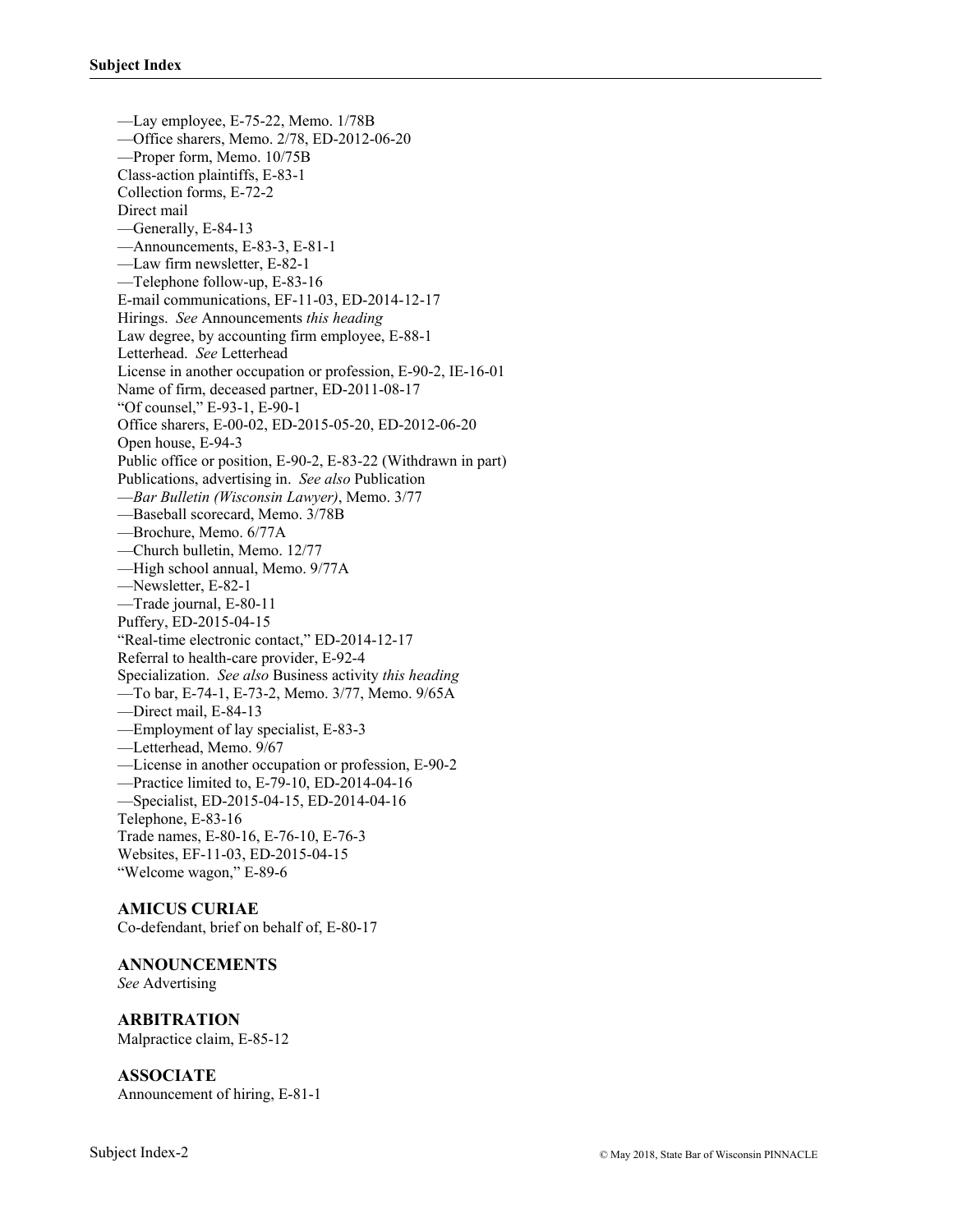Contract or temporary attorneys, E-96-4 Death of solo practitioner, E-87-9 Expert witness on behalf of client, E-84-14 Noncompetition agreements, ED-2012-05-16 Spouse's practice, E-84-20 Use of term, E-76-10, Memo. 2/78

## **ATTORNEY-CLIENT PRIVILEGE**

*See* Confidences of Client

# **ATTORNEY-CLIENT RELATIONSHIP**

Court-appointed counsel, ED-2012-11-21 Financial assistance to client, ED-2012-08-15 Formation of, EF-11-03, E-95-5, EI-11-01, EI-10-01 —Disclaimer, EF-11-03, EI-11-01 Former clients, ED-2014-08-20 Limited-scope representation, ED-2014-10-15 Prospective client, EF-11-03, EF-10-03 Referring attorney, EF-10-02 Settlement authority delegation, ED-2017-09-20, ED-2014-11-19 Termination of, ED-2011-09-21 —Client non-responsive, ED-2015-02-18 Upon leaving firm, ED-2016-06-15, ED-2014-07-16, ED-2011-06-01

### **ATTORNEY GENERAL**

Business interests, E-84-9

# **ATTORNEY FEES**

*See* Fees

### **AUTOMOBILE ACCIDENTS**

Insurance company lawyer representing plaintiff against company, Memo. 8/77A Multiple representation of claimants, E-99-2, E-82-6, E-75-2 Representing claimant passenger after representing driver, Memo. 6/70E Representing insurance company and insured defendant, E-84-19 School board member representing injured students, Memo. 2/67

### **B**

#### **BAIL FUND**

Attorney posting bail, E-96-1, E-75-0, Inf. 1/71

#### **BANK**

Banker-lawyer engaging in law practice, Memo. 6/70D, Memo. 7/68A Director's partner representing competitor, Memo. 9/75B Law firm branch office located in, Memo. 6/70D Referral of estate planning customers, E-79-4

#### **BANKRUPTCY**

*See* Conflicts of Interest

#### **BID**

For legal work, Memo. 2/77A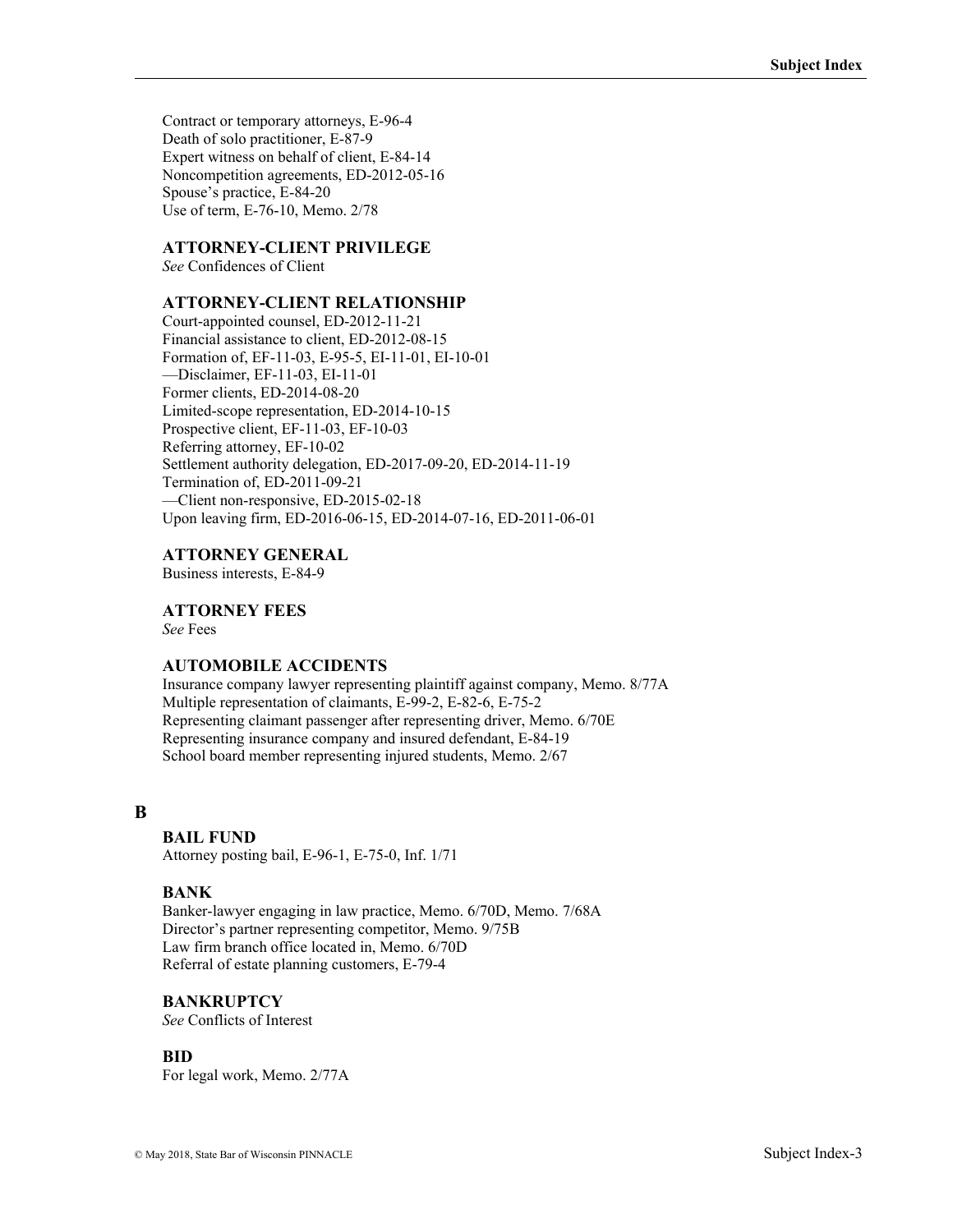**BILLS** 

*See* Fees

**BRIEF WRITING** 

*See* Business Activity

#### **BROADCASTING**

*See* Radio; Television

#### **BUSINESS ACTIVITY**

Generally, E-82-11, IE-16-01 Accounting, E-90-2, E-88-1, E-79-3 Advertising of license in other occupation or profession, E-90-2, IE-16-01 Bail bond, E-75-0, Inf. 1/71 Brief writing, Memo. 9/65A Collection agency, E-82-11 Commerce service, E-83-14, E-79-3 Corporate counsel, services to public, E-89-8, E-83-5, E-65-2 Court reporting, E-86-19 Divorce mediation, E-97-3 Eviction firm, E-80-9 Financial planning, E-84-21, IE-16-01 Law-relatedness tests, E-83-14 Legal research service, E-74-1, Memo. 9/65A For legal work, Memo. 2/77A Living trust plans, E-92-2, E-90-7 Management consulting, Inf. 3/67, Memo. 2/72C Real estate, E-86-3 Title insurance, E-85-5

#### **BUSINESS CARD**

*See* Advertising, Card, professional

#### **BUSINESS START-UP**

Common representation of investors, E-89-10

# **C**

**CAMPAIGNS, POLITICAL**  *See* Political Activity

**CANDIDATES, POLITICAL**  *See* Political Activity

**CASELOAD** Public defender, E-91-3, E-84-11

#### **CHECK**

Endorsing client's, Memo. 6/75B

#### **CHILD ABUSE**

County communication with represented parents, E-96-3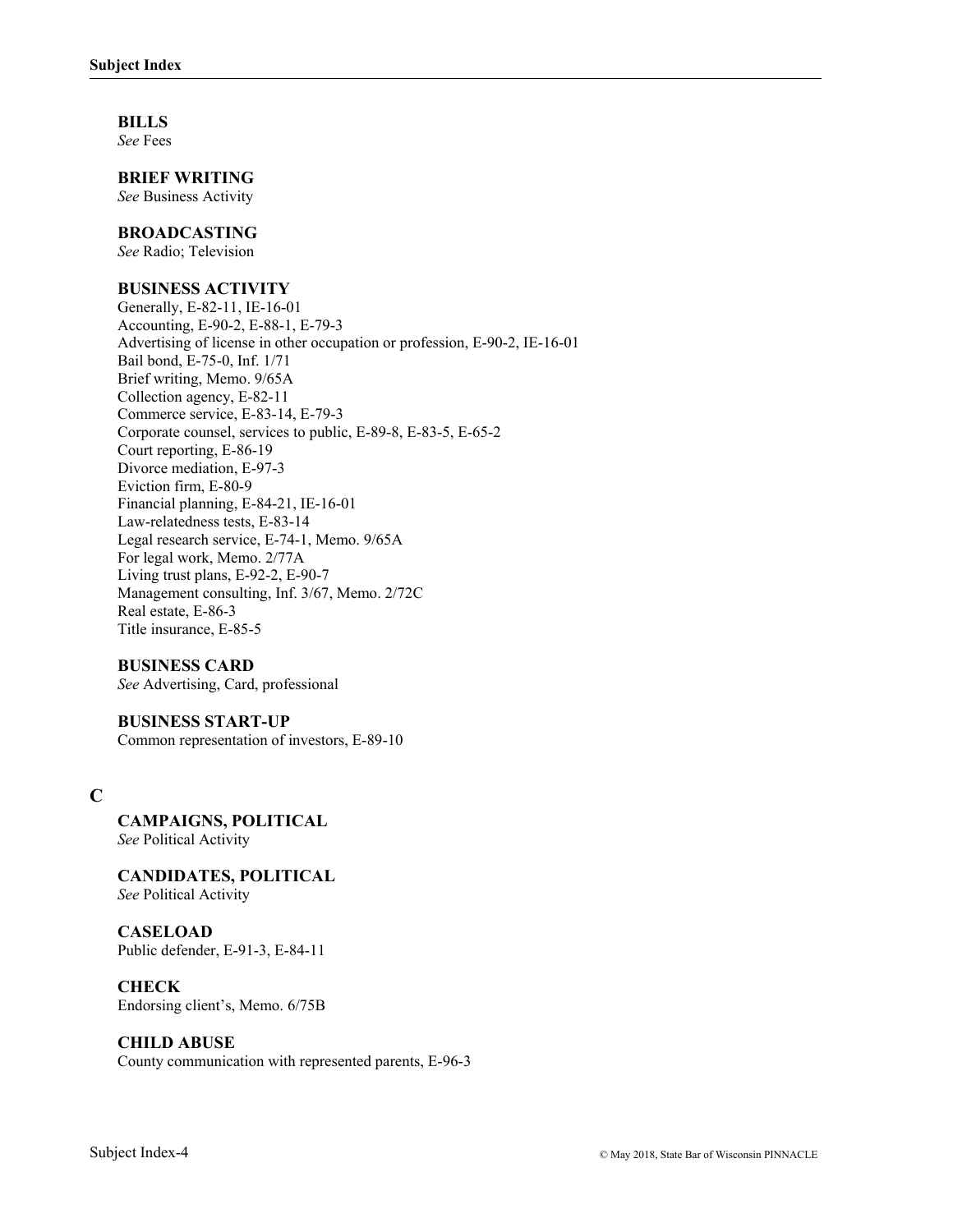Defense of stepfather after protective custody representation, E-83-21 Reporting, E-88-11

## **CHILD SUPPORT**

*See also* Paternity Proceedings Assistant district attorney, E-83-18 Communication by district attorney with delinquent payor, E-87-8 Family court commissioner, E-83-20 IV-D Director, E-86-11 Representation against former client, E-86-11, E-83-18

# **CHILDREN IN NEED OF PROTECTION OR SERVICES**

Subsequent representation of stepfather, E-83-21

### **CITY ATTORNEY**

*See* Municipal Attorney

### **CITY COUNCIL MEMBER**

*See also* Village Board Representing client —Against city, E-75-25, E-54-2 —Before council or board, E-89-7

—Criminal defendant, E-75-25

### **CIVIL COMMITMENT**

Expert's communication with represented party, E-87-2

### **CLAIMS**

*See also* Automobile Accidents; Fees, Unpaid fees; Frivolous Action; Lien; Malpractice Applying excess judgment of one creditor client to another creditor client, E-75-16 Assignment of, to collection agency, E-61-1 Potential claimant against decedent's estate, E-75-24

#### **CLASS ACTION**

Advertising for plaintiffs, E-83-1 Nonparty organization providing funds to defray expenses, E-83-10

### **CLIENT**

Financial assistance to client, ED-2012-08-15 Failure to respond, ED-2015-02-18 Inability to locate, E-96-2, ED-2011-02-16

#### **CLIENTS' TRUST ACCOUNTS**

Generally, E-88-5 Advanced fees and retainers, E-86-9, ED-2012-01-18 Applying client funds against fees owed, E-86-9, E-83-7, Memo. 10/75A Applying excess judgment of one creditor client to another, E-75-16 Check endorsed by lawyer for deposit, Memo. 6/75B Computerized, E-81-4 Credit cards, use of, ED-2012-09-19 Disclosure, Memo. 4/77B Third-party dispute, attorney obligations, E-09-01 Unclaimed funds, E-79-6, ED-2011-02-16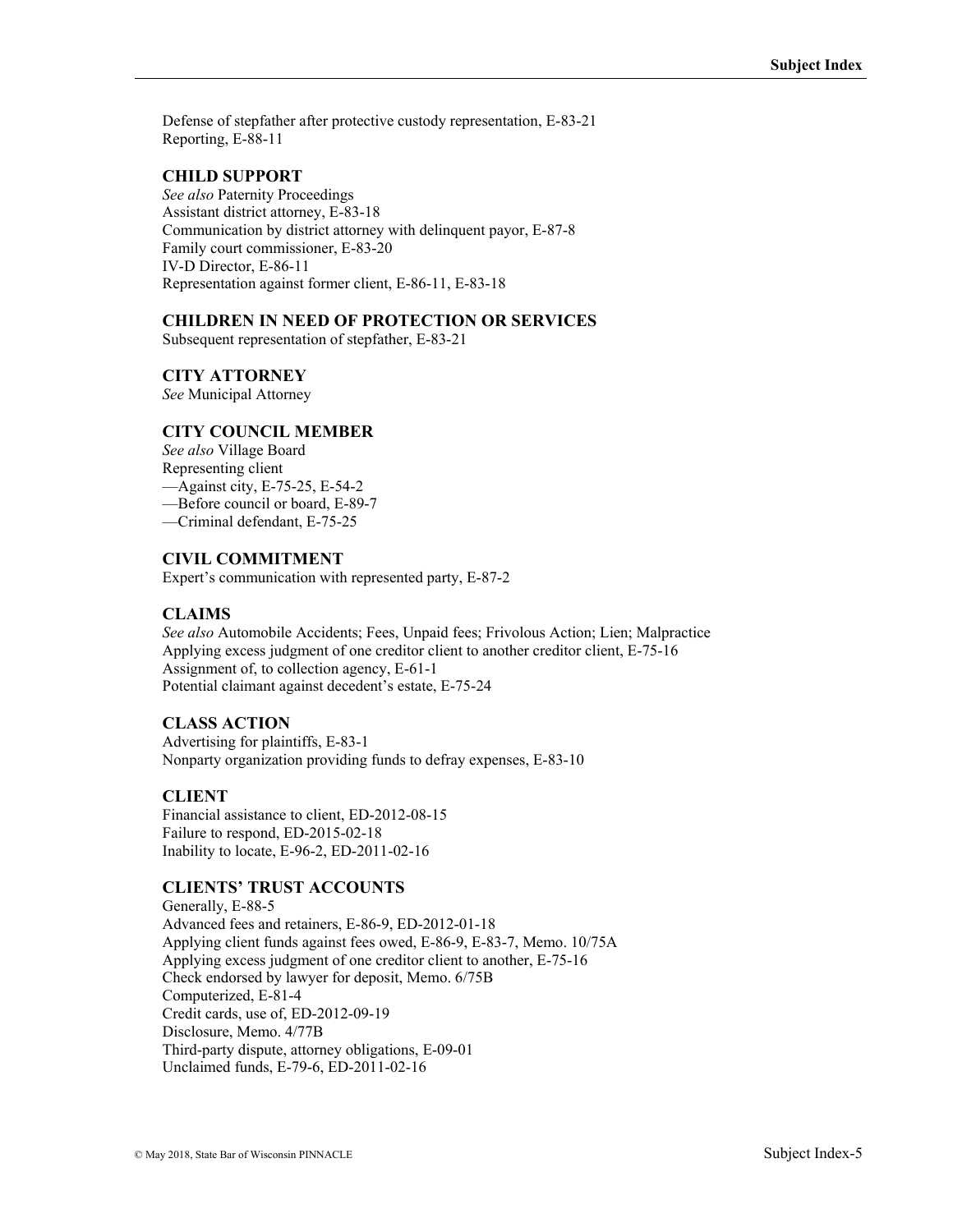#### **CLOUD COMPUTING**

*See* Internet

### **CO-DEFENDANTS**

*See* Conflicts of Interest, Multiple representation

### **COGNOVIT NOTE**

Lawyer's confession of judgment, Memo. 11/69E, Memo. 4/67 Lawyer's use in collections, Memo. 7/66

### **COLLECTIONS**

*See also* Cognovit Note; Fees, Unpaid fees Agency

- —Dual practice, E-82-11
- —Employing lawyer, E-72-2, E-61-1
- —Letterhead used by, Memo. 1/67, Memo. 5/62
- —Sharing fee, E-61-1, Memo. 6/75D

### **COMMERCE**

Service firm, E-83-14, E-79-3

### **COMMISSIONS**

*See* Fees

#### **COMMON REPRESENTATION**

*See* Conflicts of Interest, Multiple representation; Intermediation

#### **COMMUNICATION**

*See also* Confidences of Client; Duty to Disclose; Writing Client communication —When lawyer leaves law firm, E-97-2, ED-2014-07-16 —When law license suspended or revoked, ED-2017-10-18 Client whose whereabouts are unknown, E-96-2 Constituents, current and former, of represented adverse organization, E-07-01, EI-17-04 Court, duty to notify of "ghostwriting" brief, ED-2015-09-16 Errors by opposing party, obligation to communicate, ED-2014-09-17 Expert witness of opposing party, E-91-4, E-87-2, E-83-13, Memo. 2/77C, ED-2014-01-15 Governmental agency, E-96-3, E-95-1 Guardian ad litem, E-89-14 Nonparty/nonwitness, E-84-10 Obstruction or encouragement by prosecutor, E-86-7 Opposing party, E-95-1, E-91-6, E-87-8, E-82-4, EI-17-04, Memo. 5/69, ED-2014-09-17 —Through social media, ED-2017-02-21 Paralegal's correspondence, Memo. 1/78B Prosecutor, E-87-8, E-86-7, E-84-15 Prospective client, EI-17-04 "Real-time electronic contact," ED-2014-12-17 Settlement, implicit authority, ED-2017-09-20 Threatening criminal prosecution, E-01-01, Memo. 6/70H Threatening professional misconduct complaint, E-01-01, ED-2015-03-18, ED-2011-07-20 Threatening suicide, client, ED-2012-10-17 Website, ED-2015-04-15 Witnesses, ED-2017-06-21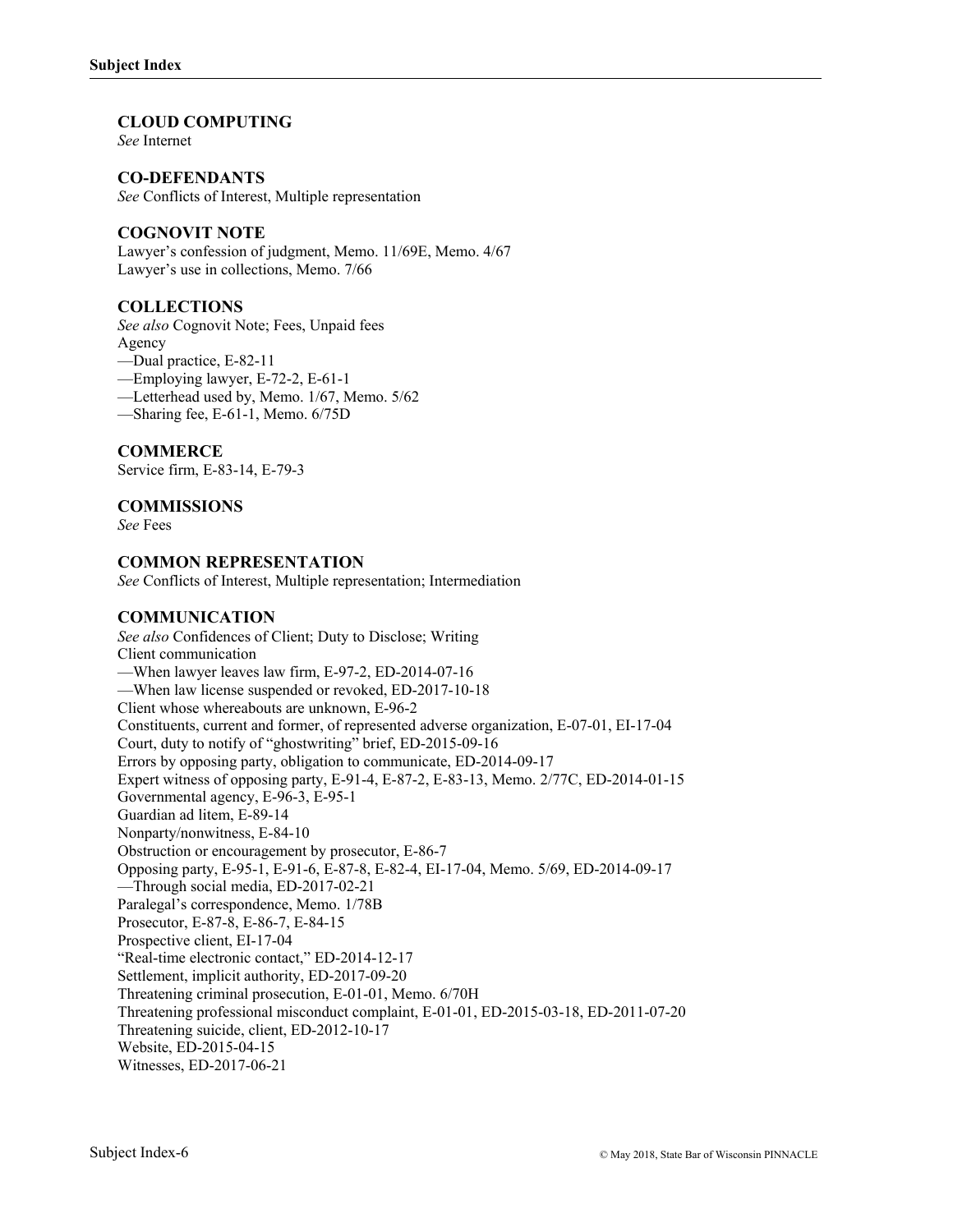### **CONFIDENCES OF CLIENT**

*See also* Duty to Disclose; Files Generally, E-85-10, ED-2016-08-17, ED-2011-11-16 Adverse interests, clients developing, E-83-9 Agency official, former, joining firm, E-79-1 Attorney-client privilege, ED-2016-08-17 —Waiver, ED-2017-11-15, ED-2017-03-15 Automobile accident representation, E-82-6, E-75-2, Memo. 6/70E Billing information, E-99-1 Child abuse, E-88-11 Clients' trust accounts, E-81-4, Memo. 4/77B Corporate counsel —Duty, when representing third parties, E-95-2 —Former, E-87-3 Credit plan for legal fees, E-76-6 Crime or fraud, E-89-9, E-88-10, E-85-10, ED-2012-02-15, ED-2011-04-20, ED-2011-03-16 Deceased client, E-89-11, E-82-14, E-77-5, E-75-6, ED-2017-11-15, ED-2016-03-16 Estate planning client, ED-2016-03-16 Financial planning organization, E-84-21 Former client, E-87-3, E-85-10, E-76-4. *See also* Deceased client; Prospective client *this heading* Fugitive's whereabouts, 8/76B Identity of client, EF-17-02, E-90-3, E-84-8, Memo. 6/75C IRS disclosure of cash payer, E-90-3, E-84-8 Lay employees, E-86-13, Memo. 1/78B, ED-2016-09-21 Metadata, EF-12-01 Office sharers, special concerns, E-00-02, ED-2015-05-20 Police legal advisor, E-75-19 Prior offense, E-86-6, E-85-10 Property of client, discovered at crime scene, Memo. 11/77 Prospective client, EF-10-03, EI-17-04, ED-2010-11-17 Spouses, joint representation duties, ED-2017-08-16 Summonsed or subpoenaed, when, E-84-8, ED-2016-03-16 Tape recording, E-94-5, E-75-6 Termination of law practice, Inf. 1/63 Threatening suicide, client, ED-2012-10-17 Withdrawal, duty on, EM-18-01 Witness, city attorney called as adverse, E-82-3

### **CONFLICTS OF INTEREST**

*See also* Confidences of Client Administrative agency —Legislator representing client before, E-76-2 Adoption proceedings, E-88-4 Adjudicative officer and advocate —Family court commissioner and guardian ad litem, dual roles, E-09-04 Advisor and advocate —Divorce mediation, E-97-3 —Family court commissioner, E-83-20 —Municipal attorney, E-89-15, E-87-1, E-83-12 Attorney general with business interests, E-84-9 Automobile accidents

—Insurance company lawyer representing plaintiff against company, Memo. 8/77A

—Multiple representation of claimants, E-99-2, E-82-6, E-75-2

—Representing claimant passenger after representing driver, Memo. 6/70E

—Representing insurance company and insured defendant, E-84-19

—School board member representing injured students, Memo. 2/67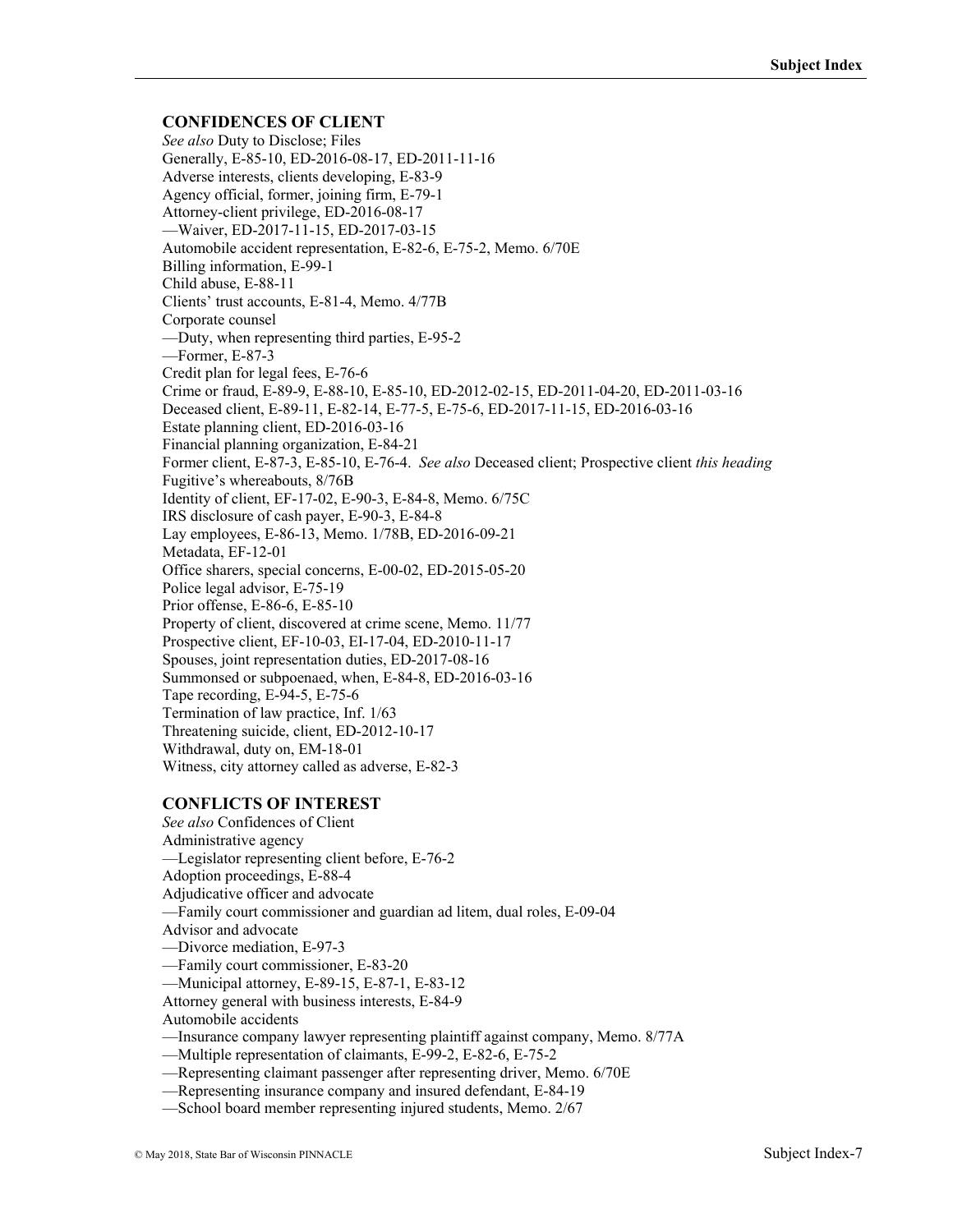Bank —Director's partner representing different bank, Memo. 9/75B —Trust officer handling probate and tax matters for private clients, Memo. 7/68A **Bankruptcy** —Lawyer for bankrupt debtor also representing creditors, Inf. 4/73, Memo. 6/65 —Stockholder representing corporation in, Memo. 11/75B Board appointments, EM-16-01 Brother, Memo. 2/76A Business partners, simultaneous representation of, E-89-10, E-79-7 Child in need of protection or services (CHIPS), E-09-04 Child support, E-92-5, E-86-11, E-83-20, E-83-18 City attorney. *See* Municipal attorney *this heading* City council member. *See also* Village board member *this heading* —Representing client against city, E-75-25, E-54-2 —Representing client before council or board, E-89-7 —Representing criminal defendant, E-75-25 Clients, potential and existing, ED-2015-11-18 Co-defendants. *See* Multiple representation *this heading* Common representation. *See* Multiple representation *this heading* Corporate counsel —Former, representing client against corporation, E-87-3 —Performing services for Affiliated entities, E-89-8 Officers, directors, or employees, E-89-8, E-88-12 Public, E-89-8, E-83-5, E-65-2 Third parties, E-95-2 —Serving as escrow or performing like services for corporation, E-69-3 —Serving on board of directors, E-84-12 County —Board appointments, EM-16-01 —Representation for and against, E-80-20 County corporation counsel. *See also* Municipal attorney *this heading* —Representation against lawyer-spouse, E-80-6 —Representation in child support action, E-92-5 —Representation in paternity action, E-83-17, Memo. 7/68B —Representing criminal defendants, Memo. 2/74, Memo. 7/68B —Representing private client against county, E-80-20 County official —Representing criminal defendant, E-75-25 —Representing private client against county, E-80-20, E-75-25, E-54-2, Memo. 3/67A —Representing private client when county employees testify, E-86-12 Court commissioner —Appearing before appointing judge, E-69-2 —Criminal court commissioner and public defender, E-82-13 —Family court commissioner Advisor and advocate, E-83-20 Associate's spouse appearing before, E-84-20 Child support representation, E-83-20 Dual role as guardian ad litem, E-09-04 Office sharer's practice, Memo. 3/75 Spouse's practice, E-86-5 —Partner appearing before, E-82-13, Memo. 12/76B Criminal defense. *See also* Public defender *this heading* —Boards, serving on, EM-16-01 —City council member, E-75-20 —Co-defendants, E-80-17, E-75-18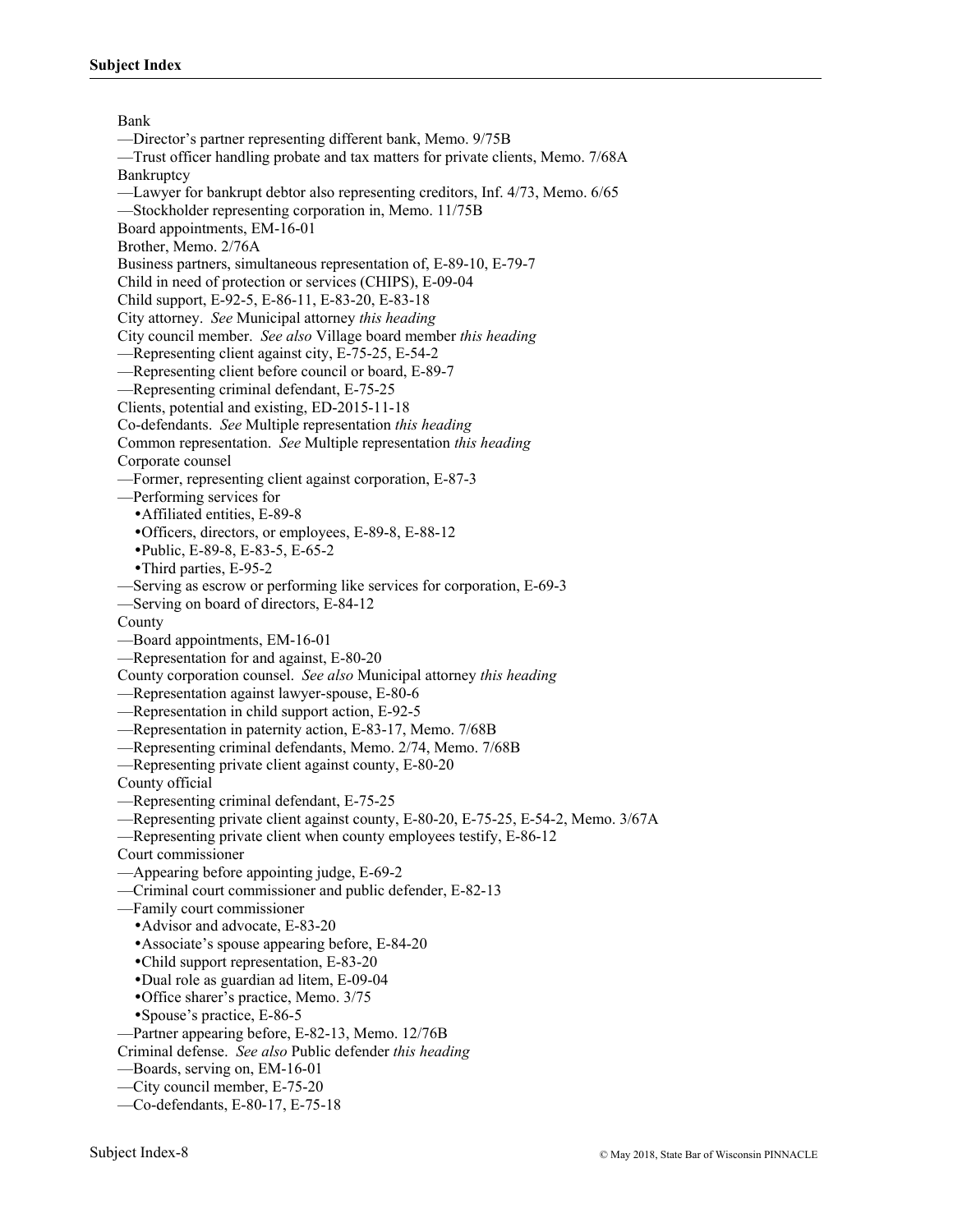- —County corporation counsel, Memo. 2/74, Memo. 7/68B
- —County official, E-75-25
- —Court commissioner, E-69-2
- —District attorney, EF-11-02, E-83-19, E-81-5, E-79-8, E-76-11, Memo. 6/70C, Memo. 2/69C
- —Legal aid society, E-75-18
- —Municipal attorney, E-90-5, E-82-13, E-81-6, E-81-3, E-76-12, Memo. 12/75, Memo. 6/70B
- —Partner of prosecutor's spouse, Memo. 9/77C
- —Police and fire commission member, E-77-11, Inf. 2/70
- —Police protective association counsel, Memo. 1/71C
- —Sheriffs association bargaining representative, Inf. 1/70
- —Sheriff's spouse, E-85-2
- —Stand-by counsel, ED-2016-04-20
- Deceased client, E-82-14. *See also* Confidences of Client
- Defense of, compensated by municipality, E-82-9
- —Grievance representation, Memo. 8/77B
- —Prosecuted by municipal attorney, E-86-14, E-82-9
- Director representing insured against insurance company, E-86-16

Discovery, potential client needs to subpoena existing client, ED-2015-11-18

District attorney

- —Brother representing opposing side, Memo. 2/76A
- —Community board of directors member, E-84-16
- —Defense lawyer becoming prosecutor, E-86-15, E-86-8. *See also* Public defender *this subheading*
- —Former, E-83-19, E-80-3, Memo. 3/73
- —Lawsuit against, simultaneously brought by defendant, E-86-17
- —Partner's practice, E-83-19, E-81-5, E-79-8, E-76-11, Memo. 2/69C
- —Part-time. *See also* Pro tempore *this subheading*
	- Partner representing criminal defendant, EF-11-02, E-79-8, E-76-11; Memo. 2/69C
	- Private practice, generally, Memo. 2/70A
	- Representing defendants, EF-11-02, E-79-8, Memo. 6/70C
- —Private practice by full-time, E-75-17, E-65-1
- —Pro tempore, E-83-19, E-81-5. *See also* Special Prosecutor *this heading*
- —Public defender as candidate for or elected, E-86-18, E-80-12
- —Representing
- Citizen against state in land condemnation, E-65-1
- Civil wrongful death action after prosecuting criminally, Memo. 3/73
- Criminal defendants, EF-11-02, E-83-19, E-81-5, E-79-8, E-76-11, Memo. 6/70C, Memo. 2/69C, ED-2011-04-20
- Divorce cases, Memo. 2/70A, ED-2010-11-17
- Husband in child support after representing wife, E-83-18
- —Spouse a deputy sheriff, E-86-1
- —Spouse's partner representing criminal defendant, Memo. 9/77C
- —Witness, appearing as, Memo. 2/69B
- Divorce. *See also* Child support *this heading*
- —District attorney, Memo. 2/70A
- —Divorce mediation, E-97-3
- —Family court commissioner; office sharer representing divorce clients, Memo. 3/75
- —Law firm member or employee as witness, E-84-14, E-83-23
- —Representing both parties, E-84-3, Memo. 6/70G
- —Representing corporation in litigation and corporate officer in a divorce, E-88-12
- —Representing one spouse after attorney who represented other spouse leaves firm, ED-2017-05-17
- —Representing one spouse after representing spouses jointly, E-89-4
- —Social worker spouse, E-88-7
- Dual representation. *See* Multiple representation *this heading*
- Education board. *See* School board member *this heading*
- Estate planning products, E-92-2, E-90-7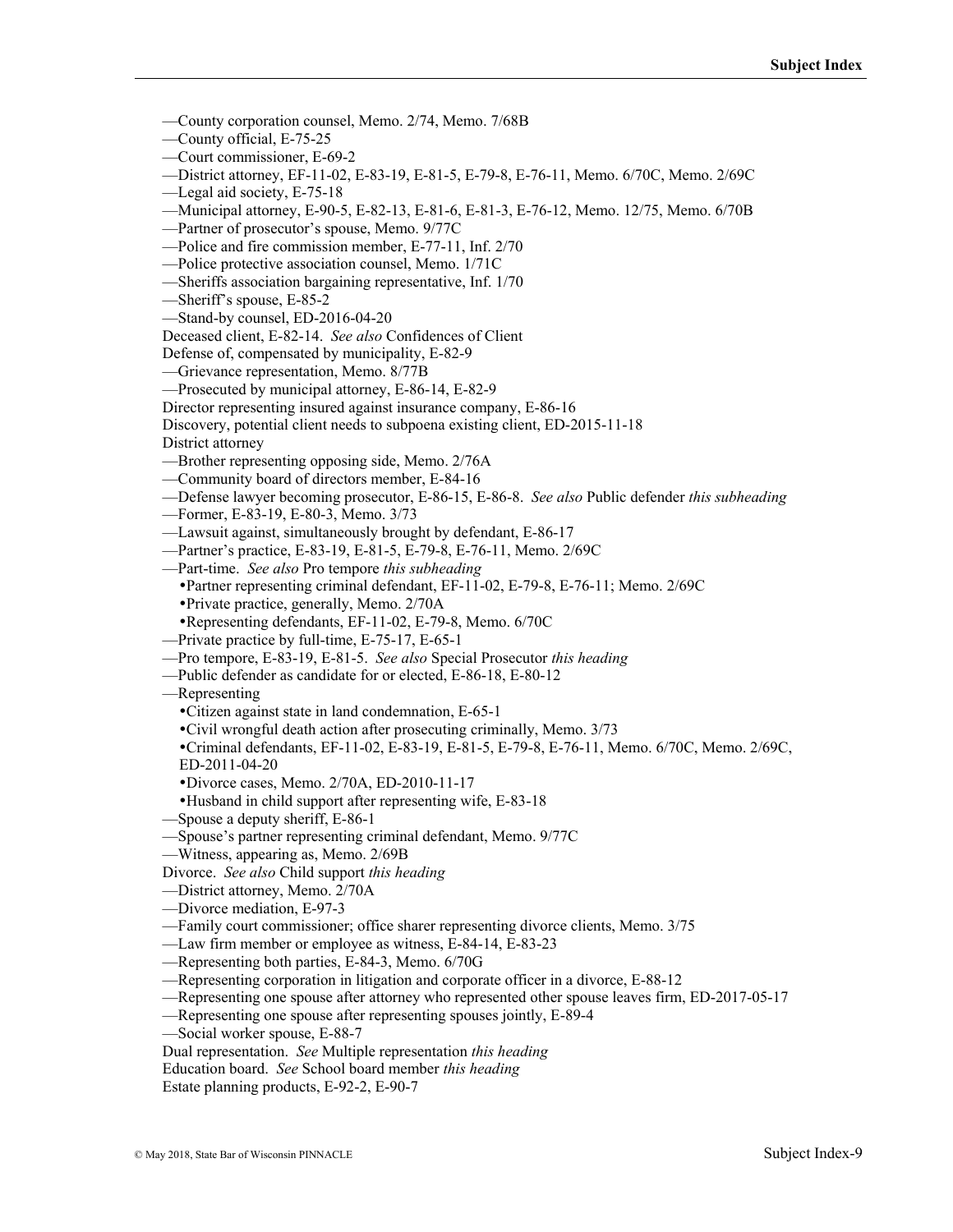Family court commissioner or associate and lawyer, E-86-5, E-84-20. *See also* Court commissioner *this heading* Fees, referral, ED-2016-05-18 Financial planning, E-84-21, IE-16-01 Foreclosure action, E-85-9, E-85-4 Former client, E-87-3, E-85-9, E-85-8, E-83-17, E-79-7, E-76-4. *See also* Deceased client; Prospective client *this heading* Frivolous action, E-83-4 Guardian ad litem —As attorney of record, E-89-13 —Dual role as family court commissioner, E-09-04 —As prosecutor in subsequent proceedings, E-87-12 Hiring of nonlawyer staff, ED-2016-09-21 Husband-wife. *See* Spouses *this heading* Indigents. *See also* Legal aid society *this heading* —Paternity proceedings, E-83-17 Insurance company and insured, simultaneous representation of, E-99-1, E-84-19 Insurance company as subrogee and plaintiff, simultaneous representation of, E-92-1 Insurance company, representing claimant against, E-86-16, E-76-4, Memo. 8-77A Insurance fund, E-86-16, E-85-3 Investors, multiple, E-89-10 Judge —Appointee appearing before, E-69-2 —Dual role as guardian ad litem, E-09-04 —Municipal judge Associate, E-85-1 Private practice, E-69-1 Relative appearing before, E-88-2 Relative's associate appearing before, Memo. 12/76A Law firm —Employment negotiations with adverse party, ED-2017-04-19 —Imputed conflict, potential after departure of disqualified lawyer, ED-2018-01-17, ED-2017-05-17 —New member previously with opposing firm, Memo. 1/78A, Memo. 11/76C, ED-2013-02-20 —Party, representing plaintiff, E-85-4 —Public official, former, joining firm, E-79-1 Law student, ED-2016-12-21 Legal aid society, E-75-18, Memo. 6/70G Legislator, E-86-12, E-76-2 Lien claim, attorney as guarantor against, E-87-11 Malpractice representation by counsel opposing firm in unrelated matters, E-87-4 Medical malpractice, E-85-3 Medical malpractice fund. *See* Insurance fund *this heading* Multiple representation. *See also* Advisor and advocate *this heading* —Adoption, E-88-4 —Adverse interests, clients developing, E-83-9, ED-2011-11-16 —Automobile accident claimants, E-99-2, E-82-6, E-75-2 —Business partners, E-79-7 —Criminal co-defendants, E-90-6, E-80-17, E-75-18 —Divorce, E-84-3, Memo. 6/70G —Insurance company and insured, E-99-1, E-84-19 —Insurance company and plaintiff, Memo. 8/77A —Investors, E-89-10 —Legal aid office, E-75-18, Memo. 6/70G —Medical malpractice defendants, E-85-3 —Municipality and police officers, E-82-9 —Opposing law firm as client, ED-2015-08-19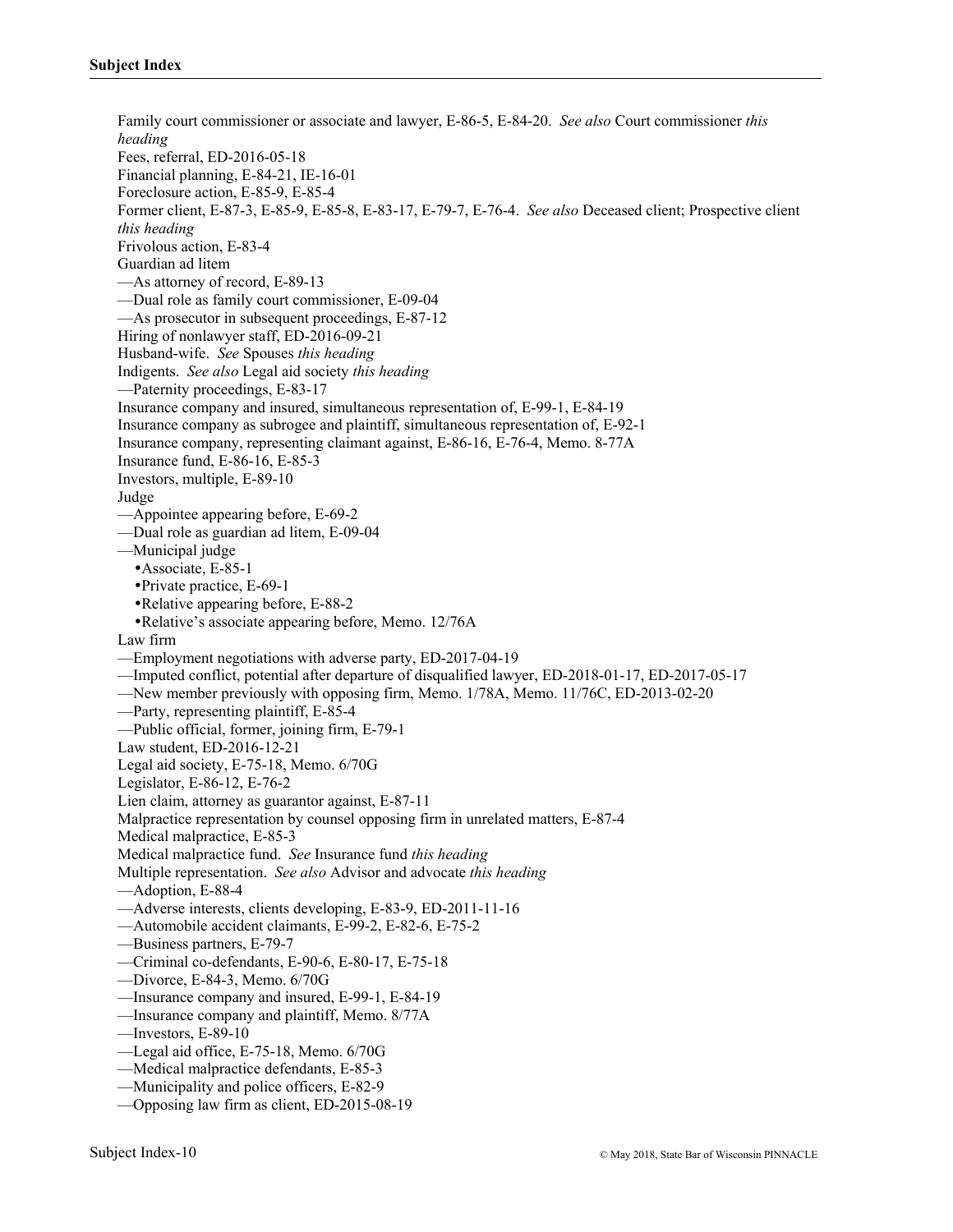—Paternity proceedings, E-83-17 —Public defender, E-90-6 —School district and teacher, Memo. 8/77B Municipal attorney. *See also* County corporation counsel *this heading* —Generally, E-88-2 —Advisor and advocate, E-89-15, E-87-1, E-83-12 —Insurance carrier board member, E-81-2 —Partner on zoning board, E-84-18 —Partner representing criminal defendant, E-86-7 —Prosecution of city employee, E-86-14, E-82-9 —Representing area sanitary district, Memo. 8/75B —Representing criminal defendant, E-90-5, E-82-13, E-81-6, E-81-3, E-76-12, Memo. 12/75, Memo. 6/70B —Representing police officer, E-82-9 —Same court restriction, E-81-6 —Spouse on village board, E-80-7 —Witness, called as adverse, E-82-3 Municipal judge. *See* Judge *this heading* Office sharers, E-00-02, E-88-2, Memo. 2/78, Memo. 3/75 Opposing law firm as client, ED-2015-08-19 Parents in custody hearing and stepfather in criminal case, E-83-21 Paternity proceedings, E-83-17, Memo. 7/68B Police and fire commission member —Lawyer with adjacent law office representing claimant, Memo. 3/76 —Representing criminal defendants, E-77-11, Inf. 2/70 Police legal advisor, E-75-19 Police officer, representation of, E-82-9, E-69-1, Inf. 2/70 Police protective association counsel, Memo. 1/71C Pro bono service providers, E-95-5 Prospective client, EF-10-03, ED-2011-10-19, ED-2010-12-15, ED-2010-11-17 Public defender —Candidate for or elected district attorney, E-86-18, E-80-12 —Co-defendants, E-90-6 Public employee —Bargaining representative, E-69-1, Inf. 1/70 Real estate transactions, E-86-3, E-85-5, E-69-3 Referral to other entities, E-00-04, E-86-3, E-85-5, Inf. 1/64, Memo. 3/67C, ED-2016-05-18 —Fees, ED-2016-05-18 School board member —Partner representing district, E-82-15, Memo. 8/77C —Partner representing injured students, Memo. 2/67 School district representation, E-82-15, Memo. 8/77B, Memo. 8/77C Screening, EF-10-03, E-86-18, E-84-9 Seminar attendees, EI-11-01 Sheriffs association and criminal defendants, Inf. 1/70 Special prosecutor, E-83-19, E-81-5, E-80-3 Spouses. *See also* Divorce *this heading* —Lawyers, E-89-3, E-80-6, Memo. 9/77C —Sheriff or deputy and lawyer, E-86-1, E-85-2 —Social worker and lawyer, E-88-7 —Village board member and village attorney, E-80-7 Stand-by counsel, ED-2016-04-20 Stockholder —Assistant attorney general, E-84-9 —Representing corporation, E-80-9, Memo. 11/75B Student represented by former university employee, Memo. 2/72B Subrogated insurer and plaintiff, simultaneous representation, E-92-1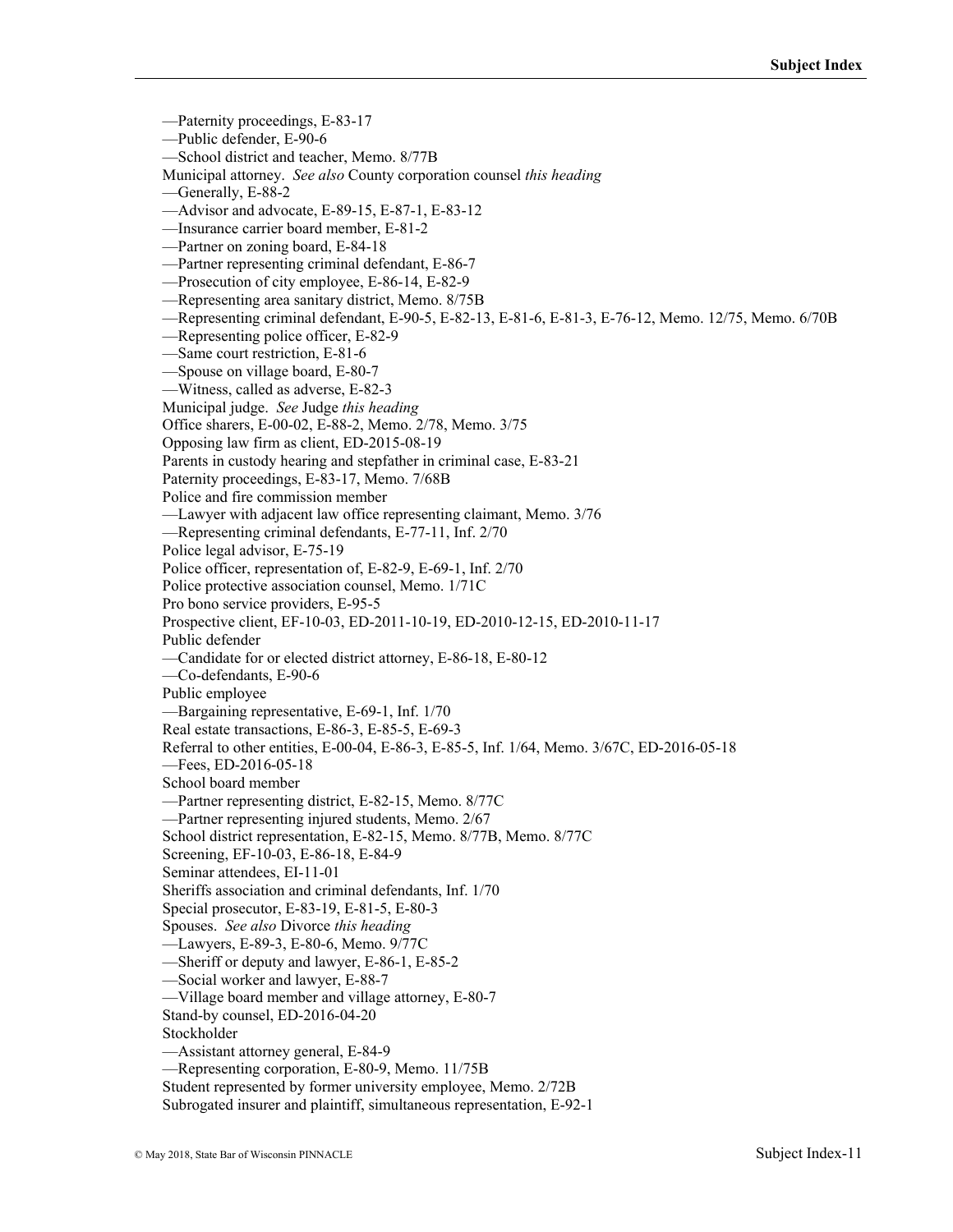Teacher, representation of, Memo. 8/77B Termination of parental rights, E-09-04, E-87-12 Title insurance referral, E-85-5 Town attorney. *See* Municipal attorney *this heading* Trust officer, Memo. 7/68A Village attorney. *See* Municipal attorney *this heading* Village board member —Spouse as village attorney, E-80-7 Village zoning board member —Partner of village attorney, E-84-18 Will —Drafter Attorney for estate, E-82-14, E-75-3, Memo. 10/76 Beneficiary, E-80-1, Inf. 2/68 Officer of beneficiary society, Memo. 6/77C Partner of, representing proponent, Memo. 5/68A Personal representative, E-75-3, Memo. 10/76, ED-2014-03-19 Witness, called as, E-82-14, Memo. 5/68A —For partner's spouse, E-80-1 —Safekeeping of, by lawyer, E-73-1 Witness —City attorney called as adverse, E-82-3 —District attorney as, Memo. 2/69B —Law firm member or employee, E-85-7, E-84-14, E-83-23, Memo. 6/75A —Lawyer, adverse or beneficial to client, M-10-02 —Lawyer on behalf of client, E-88-6, E-82-14 —Special prosecutor as, E-80-3

#### **CONSULTANTS**

Commerce consultant, E-83-14, E-79-3 Lawyers offering specialized services to other lawyers, E-74-1, E-73-2, Memo. 3/77, Memo. 9/65A Lay consulting service for personal injury, E-84-1 Management consultant, Inf. 3/67, Memo. 2/72C Temporary or contract attorneys, E-96-4

#### **CONTINGENT FEES**

*See* Fees

#### **CONTINUING LEGAL EDUCATION**

Requirements, compliance, ED-2017-10-18

#### **CORPORATE COUNSEL**

Letterhead

—"General counsel," Memo. 5/76, Memo. 11/73 —Implying partnership, Memo. 2/76B, Memo. 7/72, Memo. 6/70F Obligations to organization's constituents contacted by opposing counsel, E-07-01 Performing services for —Affiliated entities, E-89-8 —Officers, directors, or employees, E-89-8, E-88-12 —Public, E-89-8, E-83-5, E-65-2 —Third parties, E-95-2 Serving on board of directors, E-84-12 Wrongful discharge, E-89-8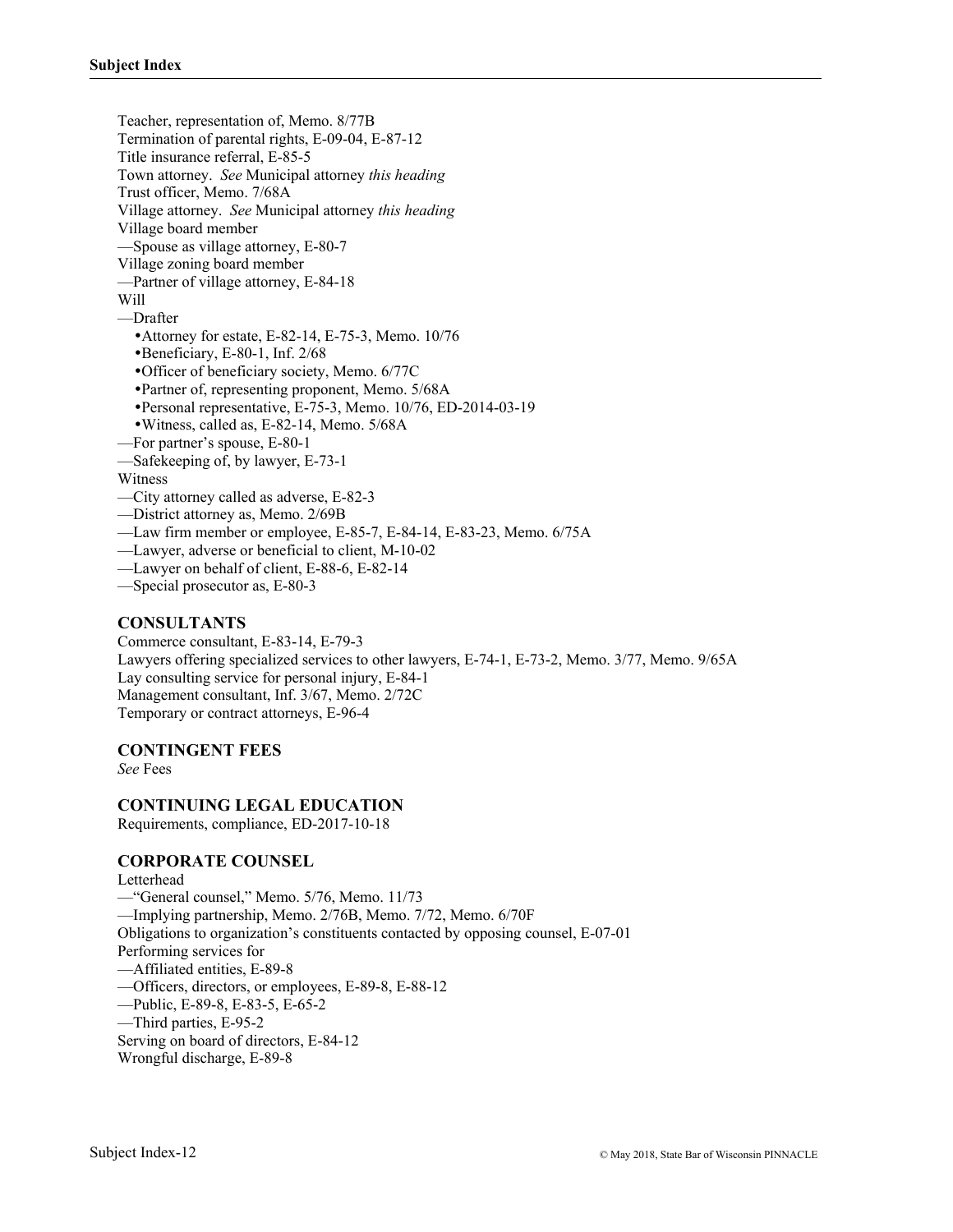### **CORPORATION**

*See also* Corporate Counsel; Directors Contact with current and former constituents of represented adverse organization, E-07-01 Employee-private practitioner, E-69-3

### **CORPORATION COUNSEL**

*See* County

### **CORRESPONDENCE**

*See* Communication

### **COUNTY**

Corporation counsel

- —Representation against lawyer-spouse, E-80-6
- —Representation in paternity action, E-83-17, Memo. 7/68B
- —Representing criminal defendant, Memo. 2/74, Memo. 7/68B
- —Representing private client against county, E-80-20
- —Responsibilities in child support actions, E-92-5

Official

- —Representation by, when county employees testify, E-86-12
- —Representing criminal defendant, E-75-25
- —Representing private client against county, E-80-20, E-75-25, E-54-2, Memo. 3/67A

Representation for and against, E-80-20

### **CONTRACT ATTORNEYS**

*See* Consultants

#### **COURT COMMISSIONER**

Appearing before appointing judge, E-69-2 Criminal court commissioner and public defender, E-82-13 Family court commissioner

- —Advisor and advocate, E-83-20
- —Associate's spouse appearing before, E-84-20
- —Child support representation, E-83-20
- —Dual role as guardian ad litem, E-09-04
- —Office sharer's practice, Memo. 3/75
- —Spouse's practice, E-86-5

Partner appearing before, Memo. 12/76B

#### **COURT-APPOINTED COUNSEL**

Representation, scope of, ED-2016-04-20, ED-2012-11-21 Stand-by counsel, ED-2016-04-20

# **COURT REPORTER**

Employed full time by law firm, E-86-19

# **CREDIT CARD**

*See also* Fees Fee payment, for, ED-2012-09-19

**CREDIT PLAN**  *See* Fees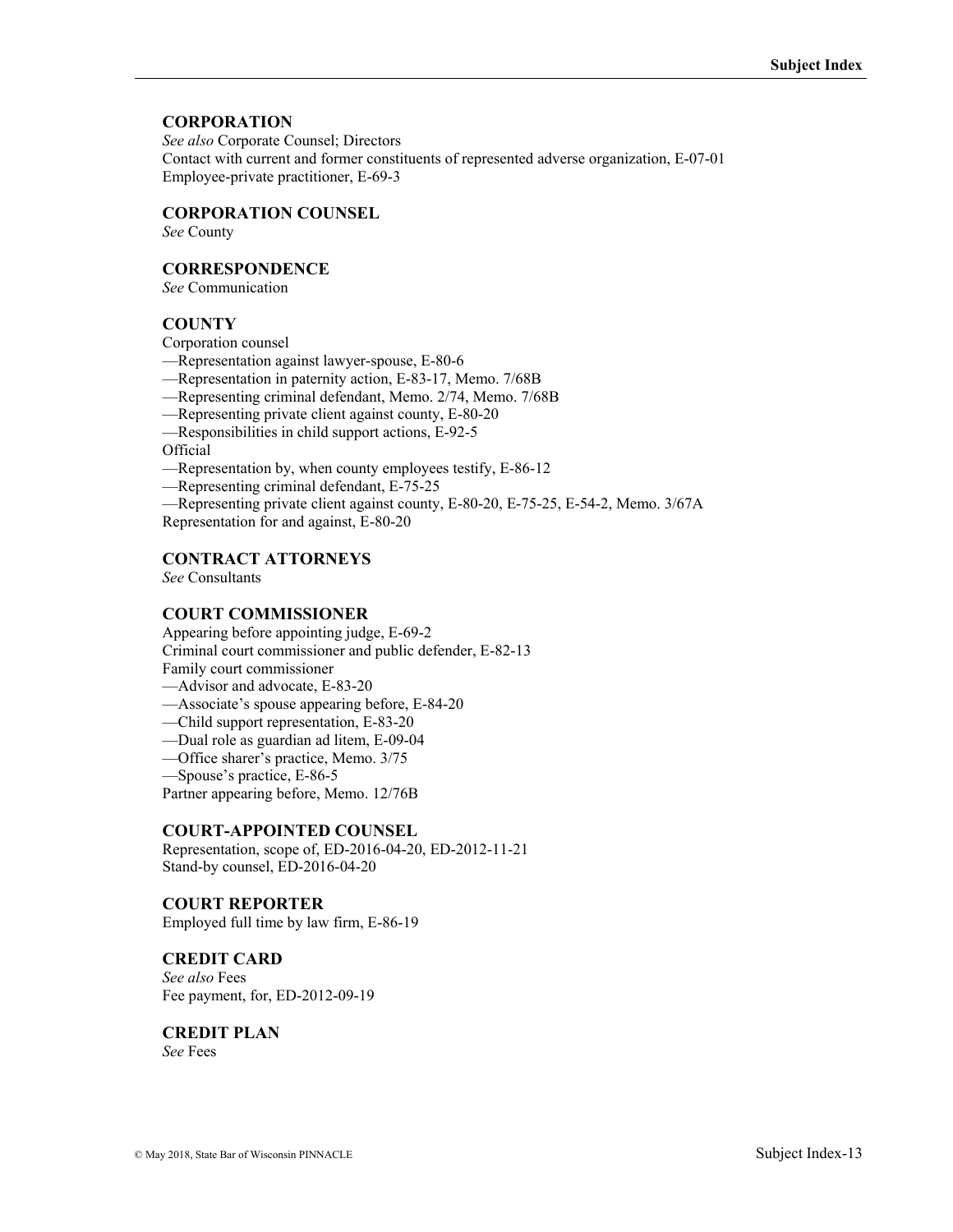### **CRIMINAL COMPLAINT**

Amended upward, E-76-8 Threatening, E-01-01, Memo. 6/70H

### **CRIMINAL DEFENSE**

*See also* Bail Fund; Conflicts of Interest, Criminal defense; Fugitive; Legal Aid; Public Defender Client's property found at crime scene, disclosure of, Memo. 11/77 Court-appointed counsel, ED-2016-04-20, ED-2012-11-21 Error on docket, duty to inform court of, E-84-7 Stand-by counsel, ED-2016-04-20 Trial tactics, misleading, ED-2017-12-20 Withdrawal, EM-18-01

# **D**

### **DECLARATORY JUDGMENT ACTION**

By attorney, to resolve trust fund dispute between client and third party, E-09-01

### **DEGREES, ACADEMIC**

Advertising of, E-90-2, E-88-1

### **DEPOSITION**

Appearance by lay employee, Memo. 4/78C

#### **DIRECTOR**

Bank, partner representing competitor, Memo. 9/75B Community board (Chapter 51) member, E-84-16 Corporate counsel as, E-84-12 Insurance company, negotiating for city with, E-81-2 Insurance company, representing insured against, E-86-16

#### **DISCLOSURE**

*See* Confidences of Client; Duty to Disclose Attorney-client privilege, ED-2016-08-17 Client intent to file bankruptcy, ED-2015-10-21 Court, duty to disclose "ghostwriting" brief, ED-2015-09-16 Information communicated by potential client, ED-2011-10-19

#### **DISQUALIFICATION**

*See, generally*, Conflicts of Interest

#### **DISTRICT ATTORNEY**

*See also* Special Prosecutor Amending criminal charge upward, E-76-8 Brother representing opposing side, Memo. 2/76A Campaign literature, Memo. 1/71B Communication, E-87-8, E-86-7, E-84-15 Community board of directors member, E-84-16 Contact with criminal defendant before first court appearance, E-93-3 Contact with represented party through county, E-96-3 Contact with unrepresented person, E-09-02 Defense lawyer becoming, E-86-15, E-86-8. *See also* Public defender *this heading* Former, E-83-19, E-80-3, Memo. 3/73 Lawsuit against, simultaneously brought by defendant, E-86-17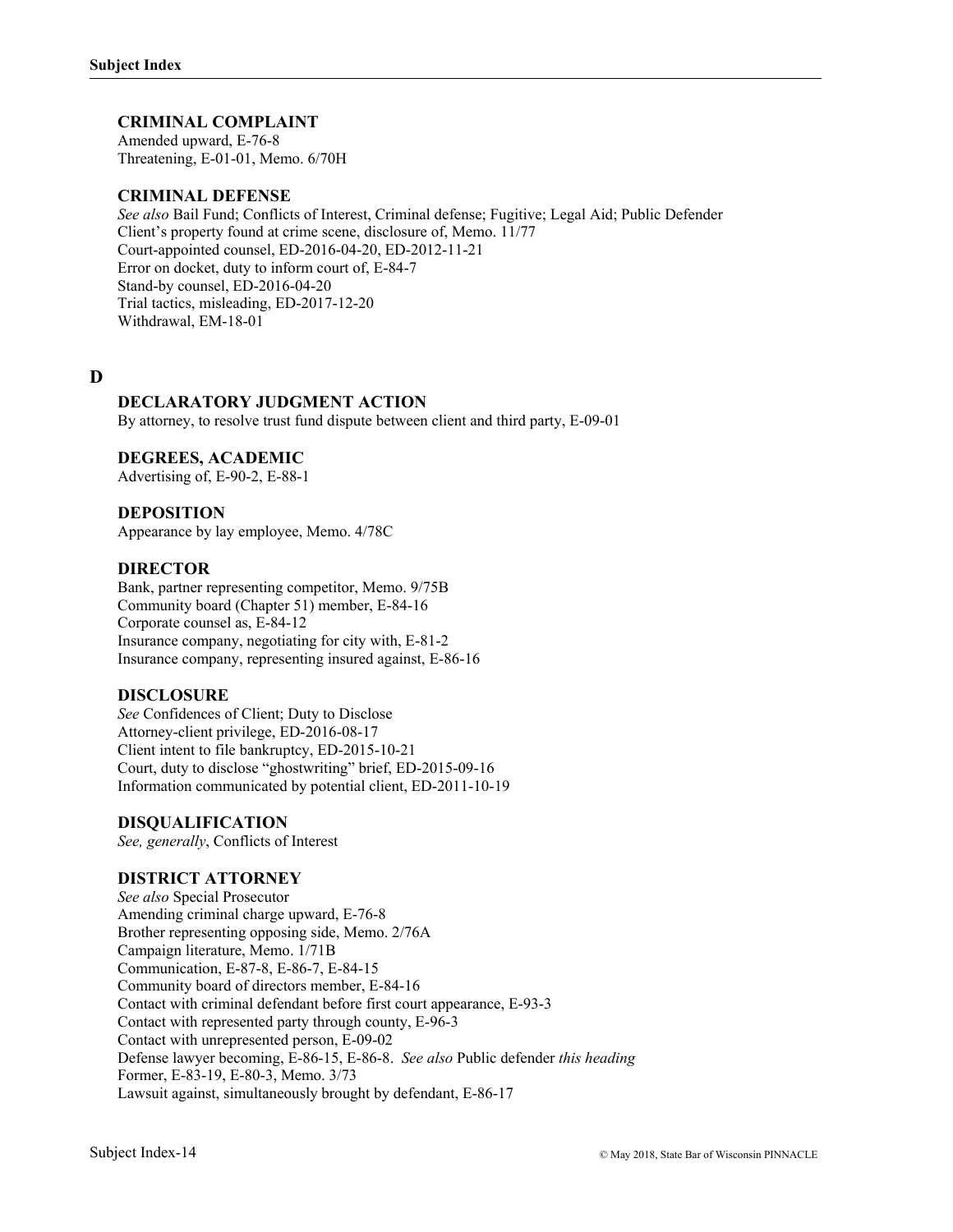Lay employee with other law-related employment, E-86-13

Name removed from law firm, Memo. 2/70B

Partner's practice, E-83-19, E-81-5, E-79-8, E-76-11, Memo. 2/69C

Part-time. *See also* Pro tempore *this heading*

—Partner representing criminal defendants, E-11-02, E-79-8, E-76-11, Memo. 2/69C

—Private practice, generally, Memo. 2/70A

—Representing defendants, EF-11-02, E-79-8, Memo. 6/70C

Private practice by full-time, E-75-17, E-65-1

Pro tempore, E-83-19, E-81-5. *See also* Special Prosecutor

Public defender as candidate for or elected, E-86-18, E-80-12

Representing

—Citizen against state in land condemnation, E-65-1

—Civil wrongful death action after prosecuting criminally, Memo. 3/73

—Criminal defendants, EF-11-02, E-83-19, E-81-5, E-79-8, E-76-11, Memo. 6/70C, Memo. 2/69C

—Divorce cases, Memo. 2/70A

—Husband in child support action after representing wife, E-83-18

—State, rather than county, EF-11-02

Spouse deputy sheriff, E-86-1

Spouse's partner representing criminal defendant, Memo. 9/77C

Witness

—Appearing as, Memo. 2/69B

—Obstructing communication with, E-86-7

### **DIVORCE**

*See also* Conflicts of Interest Client's trust account records, Memo. 4/77B Divorce mediation, E-97-3 Do-it-yourself kit, Inf. 3/73 Fees, E-89-2, E-85-13, E-84-3 Handbook, Inf. 2/73 Prospective clients, confidentiality, ED-2010-11-17 Prior representation of other spouse, ED-2010-12-15

### **DRUNK DRIVING**

*See* OMVWI

# **DUAL PRACTICE**

*See* Business Activity

#### **DUAL REPRESENTATION**

*See* Conflicts of Interest, Multiple representation

### **DUTY TO DISCLOSE**

*See also* Confidences of Client; Error Abuse of client's children, E-88-11 Adverse authority, E-94-1 Cash payment of fees, IRS requirement, E-90-3, E-84-8 Client's crime or fraud, E-89-9, E-88-10, ED-2012-02-15, ED-2011-03-16 Client's file, to client, EF-16-03, ED-2017-08-16, ED-2013-01-16 Client's intent to file bankruptcy, ED-2015-10-21 Client's property at crime scene, Memo. 11/77 Employment negotiations with adverse law firm, ED-2017-04-19 "Ghostwriting" brief, disclose to court, ED-2015-09-16 Knowledge of contract not to revoke will, E-82-14 Omission constituting malpractice, E-82-12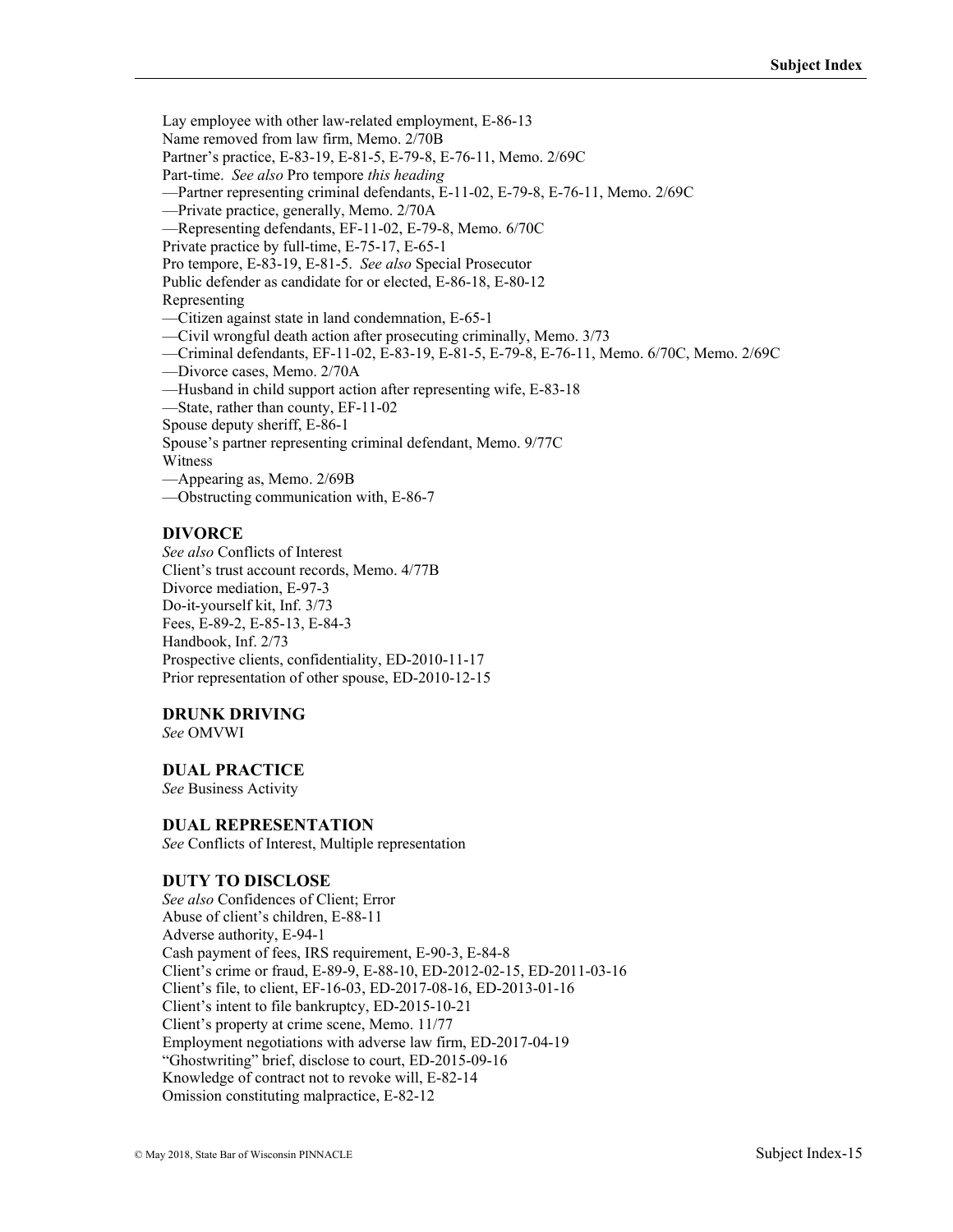Prior conviction, E-86-6 Professional misconduct, E-89-12 Trial tactics, if otherwise misleading to court or opposing counsel, ED-2017-12-12 Witness for defense, prosecutor's duty, E-86-7

# **E**

### **EDUCATION**

*See* Degrees, Academic; Publication; School Board; School District; Seminars; Teacher

### **E-MAIL**

Attorney-client relationship, disclaimer, EF-11-03 Metadata in transmitted files, EF-12-01 "Real-time electronic contact," ED-2014-12-17 Tracking, "web bugs," ED-2016-11-01

### **EMPLOYEE**

*See also* Associate; Corporate Counsel; Law Firm; Lay Employee; Public Employee Former employee of represented adverse organization, contact with, ED-2012-04-18 Of represented adverse organization, contact with, E-07-01, ED-2011-05-18

#### **ENDORSEMENT**

*See* Check; Political Activity

#### **ENGAGEMENT LETTER**

Communication of fees and expenses, E-09-03, ED-2013-10-16

#### **ERROR**

Duty to inform prosecutor and court of, E-86-6, E-84-7 Duty to bring error to attention of opposing counsel, ED-2014-09-17, ED-2013-04-17

#### **ESTATE PLANNING**

Financial planner, assistance of, E-94-6, E-93-6 Investment advisor, assistance of, E-94-6 Sale of estate planning products, E-90-7 Subpoenas, responding to, ED-2016-03-16

#### **ETHICS COMMITTEE**

Judge as member, Memo. 1/69

#### **EVICTION**

*See* Business Activity

#### **EVIDENCE**

*See* Suppression of Evidence

#### **EXPENSES**

*See* Fees, Costs and expenses

#### **EXPERT WITNESSES**

*See* Associate; Communication; Fees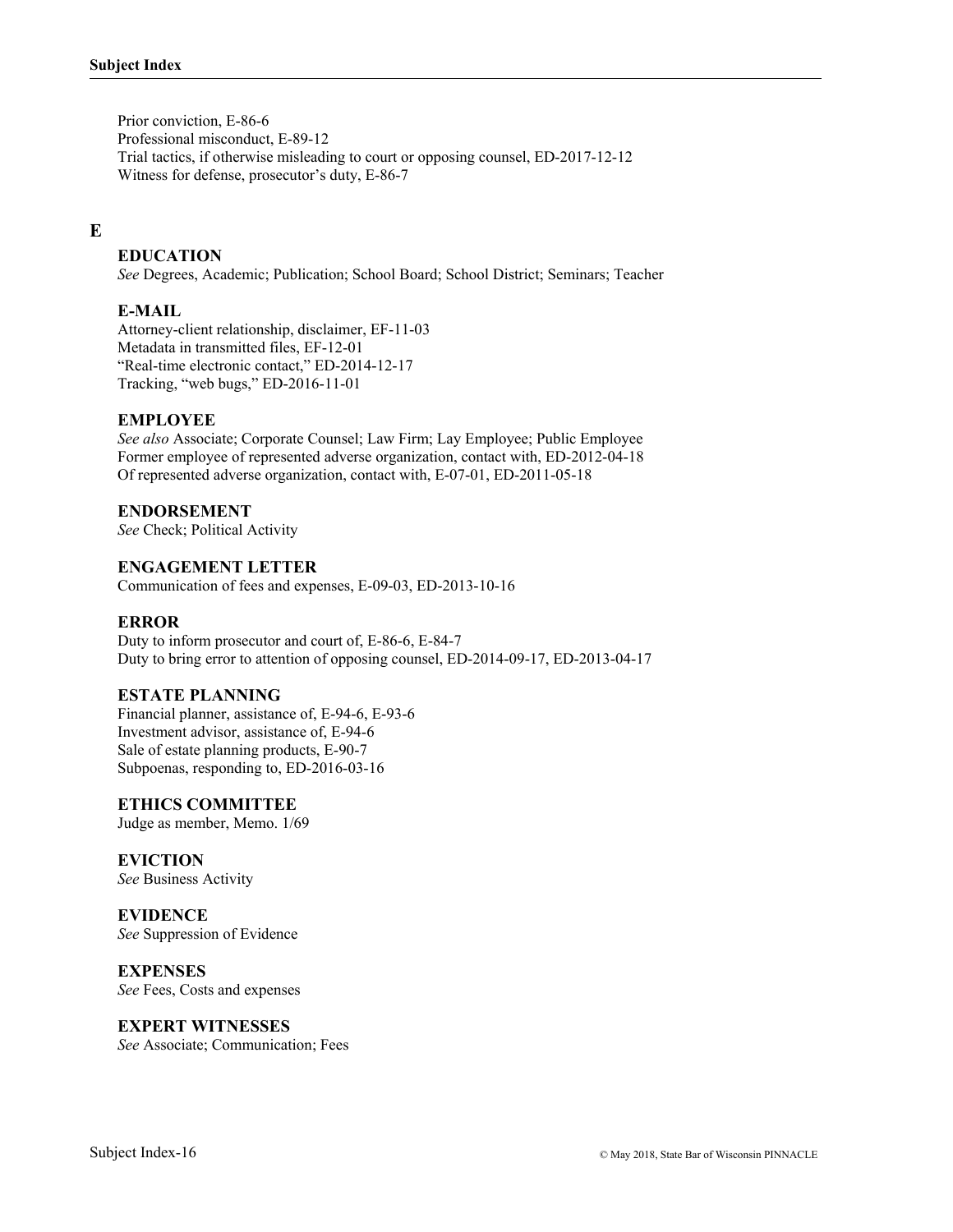# **EXTENSION TO ANSWER**

*See* Opposing Party

### **F**

# **FAMILY COURT COMMISSIONER**

*See* Court Commissioner

### **FEDERAL GOVERNMENT LAWYER**

*See* Government Lawyer

### **FEES**

Adjustments to, to compensate referring attorney, E-94-2 Adjustments to fee agreements, ED-2013-10-16 Advanced, E-86-9, ED-2012-01-18 Associate's, in terminating law practice, E-87-9 Basis or rate of fee, E-09-03 Bidding for government contract, Memo. 2/77A Blanket fee agreement for insurance defense, E-83-15 Cash payment, disclosure to IRS regarding, E-90-3, E-84-8 Collection. *See* Unpaid fees *this heading* Collection agency. *See* Division *this heading* Commissions for referrals. *See* Referrals *this heading* Compromise of, for release of malpractice claims, E-85-12 Confession of judgment, Memo. 4/67 Contingent fees —Generally, E-82-5 —Agreements in writing, E-09-03 —Client's trust account, E-88-5 —Collateral for a personal loan, E-92-3 —Conversion to hourly fees, ED-2017-01-18 —Division, EM-17-03 —Divorce appeal, E-89-2 —Expert witnesses, E-84-1 —Substitution of counsel, Memo. 6/77B —Worker's compensation, E-56-1, EM-17-03 Costs and expenses —Advances, E-86-9 —Basis or rate, E-09-03 —Class action, funded by nonparty organization, E-83-10 —Copying, EF-16-03 —Postage, phone, and travel, E-84-6 —Reimbursement, E-87-10, E-84-6 Credit bureau, reporting unpaid fees to, ED-2016-02-17 Credit card payment, E-75-1, Inf. 6/73, ED-2012-09-19 Credit plan, E-76-6 Disclosure of bills to outside auditors, E-99-1 Disputed fees, Memo. 10/75A, ED-2016-01-20, ED-2014-08-20, ED-2011-09-21 Division —Collection agency, E-61-1, Memo. 6/75D —Lay consulting service for personal injury, E-84-1 —Lay employee, Inf. 1/62, Memo. 1/78B —Lay practitioner before DILHR, E-84-4

- —Multiple firms, EM-17-03
- —Nonlawyer, E-94-6, E-93-6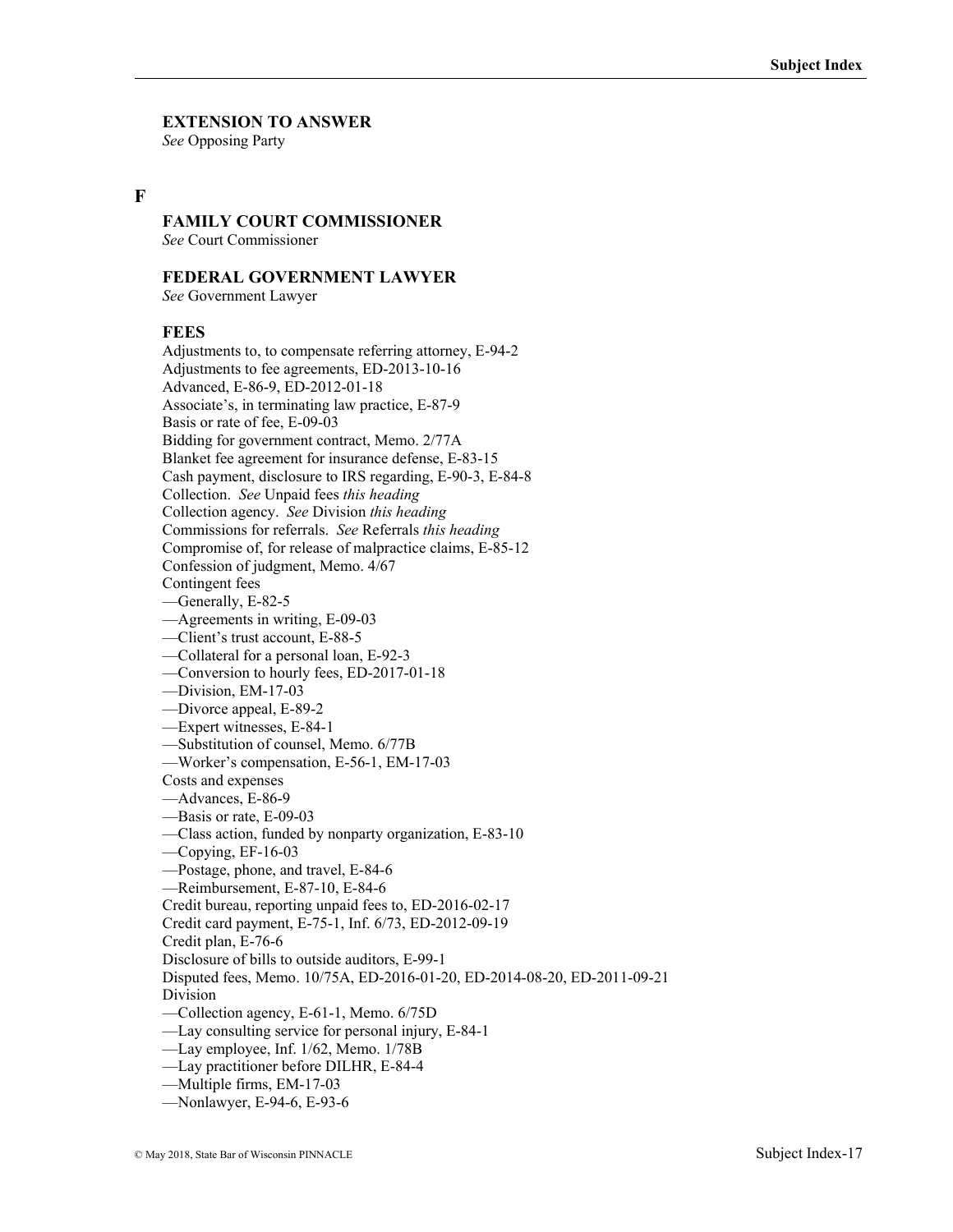—Office sharer, E-00-02 —Referrals. *See* Referrals *this heading* —Substitute counsel, E-97-2, Memo. 6/77B Divorce actions, E-89-2, E-85-13, E-84-3 Estate, attorney for, Memo. 11/71 Fee-sharing. *See* Division *this heading* Fixed fees, E-83-15, ED-2015-06-17, ED-2013-10-16 Flat fee, ED-2015-06-17 Guardian and attorney for guardian, E-80-14 Indigent clients, Memo. 7/71, Memo. 9/65B Legal aid program, E-75-20. *See also* Indigent clients *this heading* Nonparty payment, E-83-10. *See also* Referrals to other entities *this heading* Nonrefundable fees, E-93-4 Personal representative, Memo. 11/71 Real estate commissions, E-86-3, Memo. 11/71 Reasonableness, EM-17-03 Referrals —Between lawyers or law firms, EF-10-02, E-94-2, Memo. 6/75E, ED-2016-05-18 —Conflicts of interest and referral fees, ED-2016-05-18 —Discounts to clients for referrals, ED-2012-12-19 —Division of fees, EM-17-03 —For-profit service, E-87-7, E-84-17 —From or to financial planner, E-93-6 —Nonprofit service, E-88-8 —To other entities, E-00-04, E-86-3, Inf. 1/64, Memo. 3/67C Retainers, E-93-4, E-86-9, ED-2013-10-16, ED-2012-01-18 Review of bills by outside auditors, E-99-1 Unpaid fees. *See also* Disputed fees *this heading* —Applying client funds against, E-86-9, E-83-7, Memo. 10/75A —Collection, E-85-13 —Credit bureau, reporting unpaid fees to, ED-2016-02-17 —Divorce actions, E-85-13, E-84-3 —Garnishment, E-83-11 —Interest, E-90-4, E-80-13, E-75-1 —Release of all claims, ED-2016-01-20 —Retention of client's file, E-95-4, E-84-3, ED-2011-09-21 —Withdrawal as remedy, E-95-4, E-85-13, E-84-3, Memo. 8/77D, ED-2013-10-16 —Withholding legal services, E-95-4, E-85-13, Memo. 8/77D Witness fees, E-89-1, E-88-9, E-84-1 Worker's compensation cases, E-87-10, E-84-4, E-56-1

# **FILES**

Copying for client, EF-16-03, ED-2011-09-21 Destruction, EF-17-01, E-82-2 Electronic, EF-16-03, EF-15-01, E-12-01, ED-2017-03-15, ED-2017-02-15, ED-2012-07-18. *See also* Internet Joint representation, duties, ED-2017-08-16 Metadata, E-12-01 Post-death obligations, ED-2017-11-15 Retention, EF-17-01, EF-16-03, E-84-3, ED-2017-08-16, ED-2010-10-20 Return, Inf. 1/63, Memo. 4/71A, ED-2013-01-16, ED-2011-09-21 Sale, Inf. 1/63 Termination of law practice, E-87-9, Inf. 1/63, Memo. 4/71A Transfer to successor counsel, ED-2017-02-15 Withdrawal, E-97-2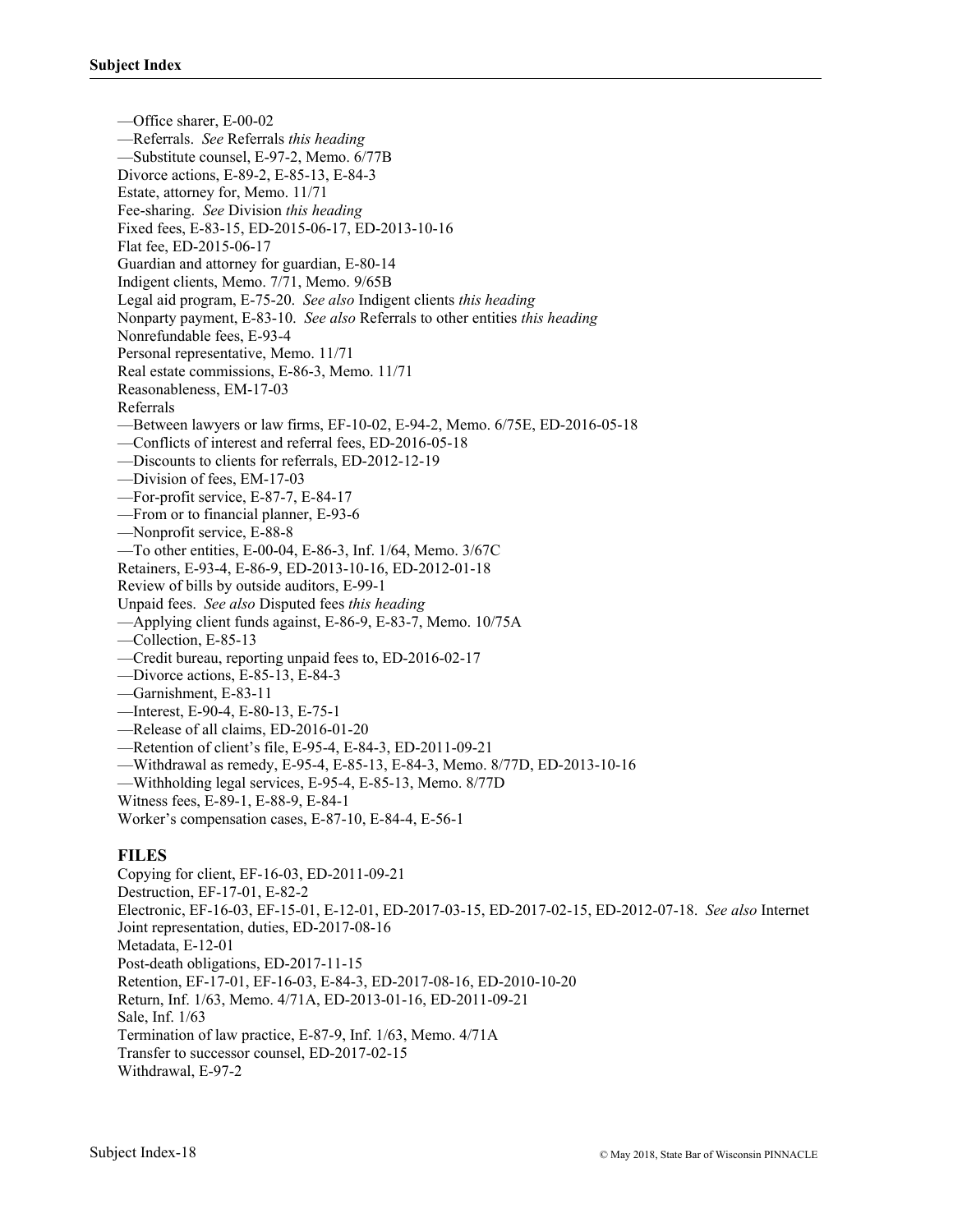### **FINANCIAL PLANNING**

In estate planning law practice, E-94-6, IE-16-01 Multidisciplinary organization, E-84-21, IE-16-01

**FORECLOSURE** Conflicts of interest, E-85-9, E-85-4

**IV-D DIRECTOR** Child support proceedings, E-86-11

### **FRAUD**

Destruction of contract not to revoke will, E-82-14 Duty to disclose, E-89-9, E-88-10

# **FRIVOLOUS ACTION**

Communication with represented opposing party regarding, E-82-4 Obligations to client upon claim of, E-83-4

## **FUGITIVE**

Whereabouts, Memo. 8/76B

### **G**

**GARNISHMENT** Collection of unpaid fees, E-83-11

## **GENERAL COUNSEL**

*See* Corporate Counsel, Letterhead

### **GIFT**

To judge, E-70-1, Memo. 2/72A, Inf. 1/73. *See also* Judge, Campaign, Contributions Matching, to educational institution, E-75-5

### **GOVERNMENT LAWYER**

Applicability of state rules of professional conduct, E-91-6 Obligations when dealing with unrepresented person, E-09-02

**GRIEVANCE**  *See* Public Employee

**GUARDIAN** Attorney fees, E-80-14

### **GUARDIAN AD LITEM**

Communications, E-89-14 Conflicts of interest, E-09-04, E-89-13, E-87-12

# **H**

### **HARASSMENT**

Filing suit in wrong venue, E-93-2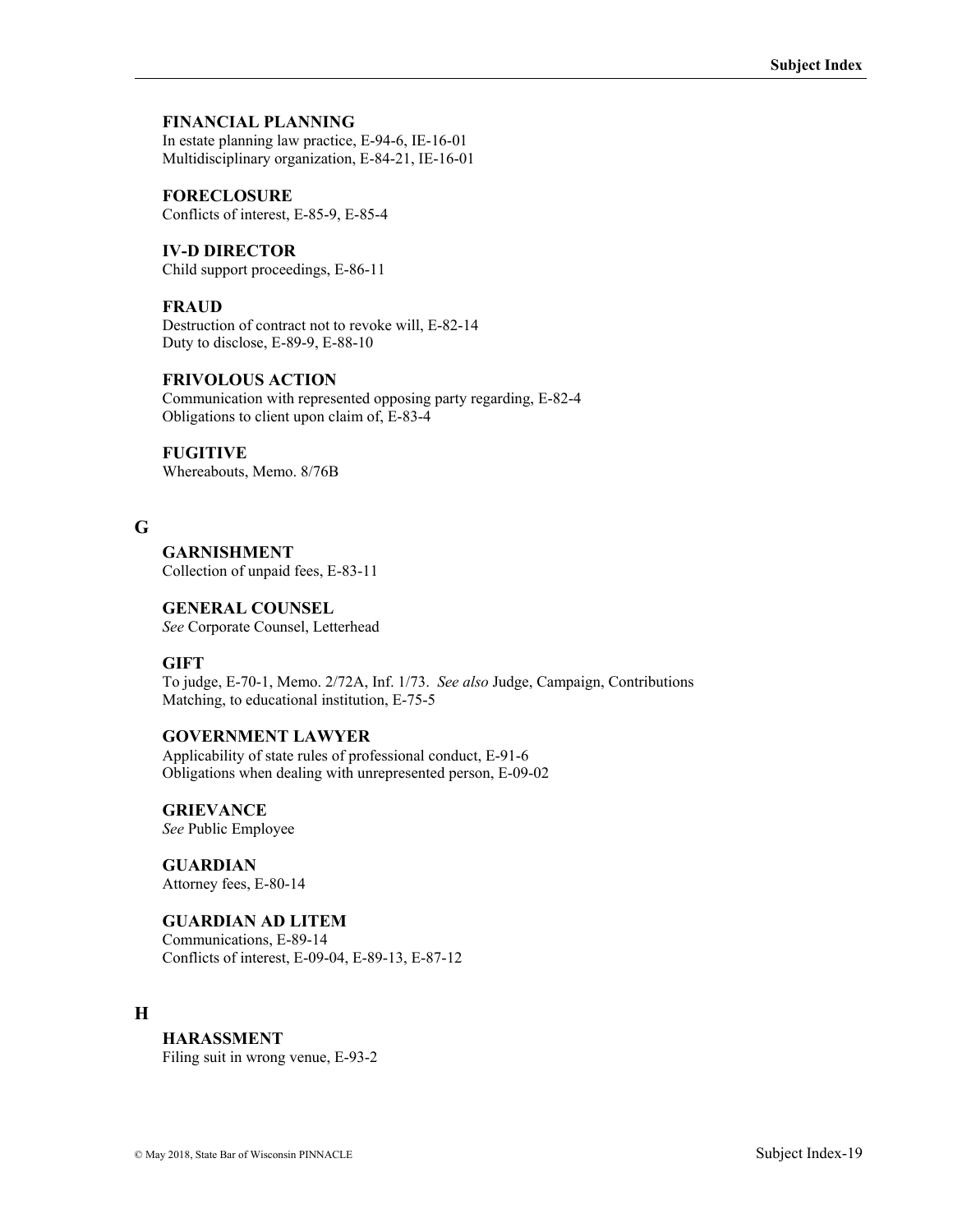**HOUSE COUNSEL**  *See* Corporate Counsel

**HUSBAND AND WIFE**  *See* Conflicts of Interest, Spouses

**I** 

# **IDENTITY OF CLIENT**

*See* Confidences of Client

### **INDEMNIFICATION**

Of settlement by attorney, E-87-11, ED-2013-09-18

#### **INDIGENTS**

*See* Legal Aid; Public Defender

### **INJURED PATIENTS AND FAMILIES COMPENSATION FUND**

*See* Conflicts of Interest, Insurance fund

### **INSURANCE COMPANY**

*See also* Title Insurance; Conflicts of Interest Blanket fee agreement for insurance defense, E-83-15 Corporate counsel letterhead, Memo. 6/70F Director negotiating for city with, E-81-2 Director representing insured against, E-86-16 Occasional or former counsel representing plaintiff against, E-76-4, Memo. 8/77A Outside auditors, E-99-1 Referral from, E-84-17, Inf. 3/67 Simultaneous representation of insured and company, E-99-1, E-84-19

#### **INSURANCE FUND**

Conflicts of interest, E-86-16, E-85-3

### **INTEREST ON UNPAID FEES**

*See* Fees, Unpaid fees

### **INTERMEDIATION**

*See also* Conflicts of Interest, Multiple representation Accounting firm, E-65-2 Adoption, E-88-4 Business formation, E-89-10 By collection agency, E-61-1

#### **INTERNET**

Attorney-client relationship —Privilege, waiver, ED-2017-03-15 —Webinar, EI-10-01 Cloud computing —Client information, EF-15-01, ED-2017-03-15 Reputation, management of, ED-2014-08-20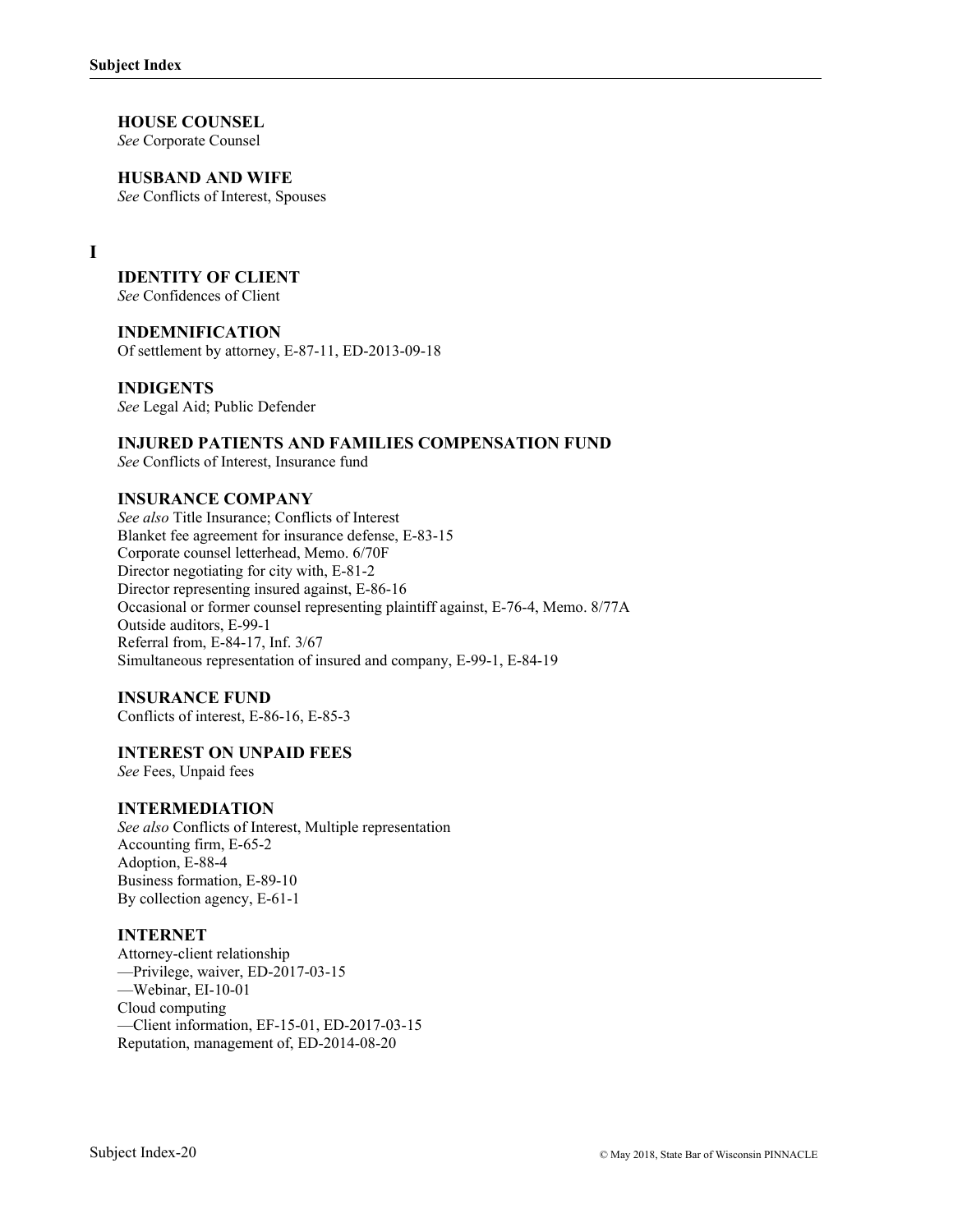# **J**

# **JUDGE**

*See also* Court Commissioner Appointee appearing before, E-69-2 Campaign —Generally, Inf. 1/73 —Contributions, Inf. 1/73, Inf. 2/69 —Dinner or party, E-72-1, E-71-1, Memo. 11/75A —Endorsements, E-72-1, Inf. 1/73 —Nonincumbent, E-88-3, E-73-4, E-71-1 Ethics committee member, Memo. 1/69 Gifts to, E-70-1, Memo. 2/72A Lay employee with other law-related employment, E-86-13 Municipal judge —Associate's practice, E-85-1 —Private practice, E-69-1 —Relative appearing before, E-88-2 Name removed from former firm, Memo. 2/69A Relative's associate appearing before, Memo. 12/76A Testimonial dinner, E-72-1, E-71-1, E-70-1

### **JUDGMENT**

Applying excess judgment of one client against another, E-75-16 Confession of. *See* Cognovit Note

### **JUDICARE**

Representation policy, Inf. 1/69

### **JURY**

Invited to victory party, E-74-12

### **L**

**LAW CLERK**  *See* Lay Employee

### **LAW DEGREE**

*See* Degrees, Academic

### **LAW FIRM**

*See also* Advertising; Associate; Law Office; Law Practice; Lay Employee; Partnership; Solo Practitioner Affiliation or association of firms, E-90-1 Announcements. *See* Advertising Branch office. *See* Law Office Clients, status upon lawyer leaving firm, ED-2016-06-15, ED-2014-07-16, ED-2011-06-01 Cloud-computing obligations, EF-15-01 Contract or temporary attorney, E-96-4 Defendant in foreclosure action, E-85-4 Employment negotiations with adverse firm, ED-2017-04-19 Interstate, E-79-9, Memo. 1/75, Memo. 6/68, Memo. 3/67B Lawyer leaving firm, E-97-2, ED-2018-01-17, ED-2017-05-17, ED-2016-06-15 Name —Generally, Inf. 1/62 —Advertising. *See* Advertising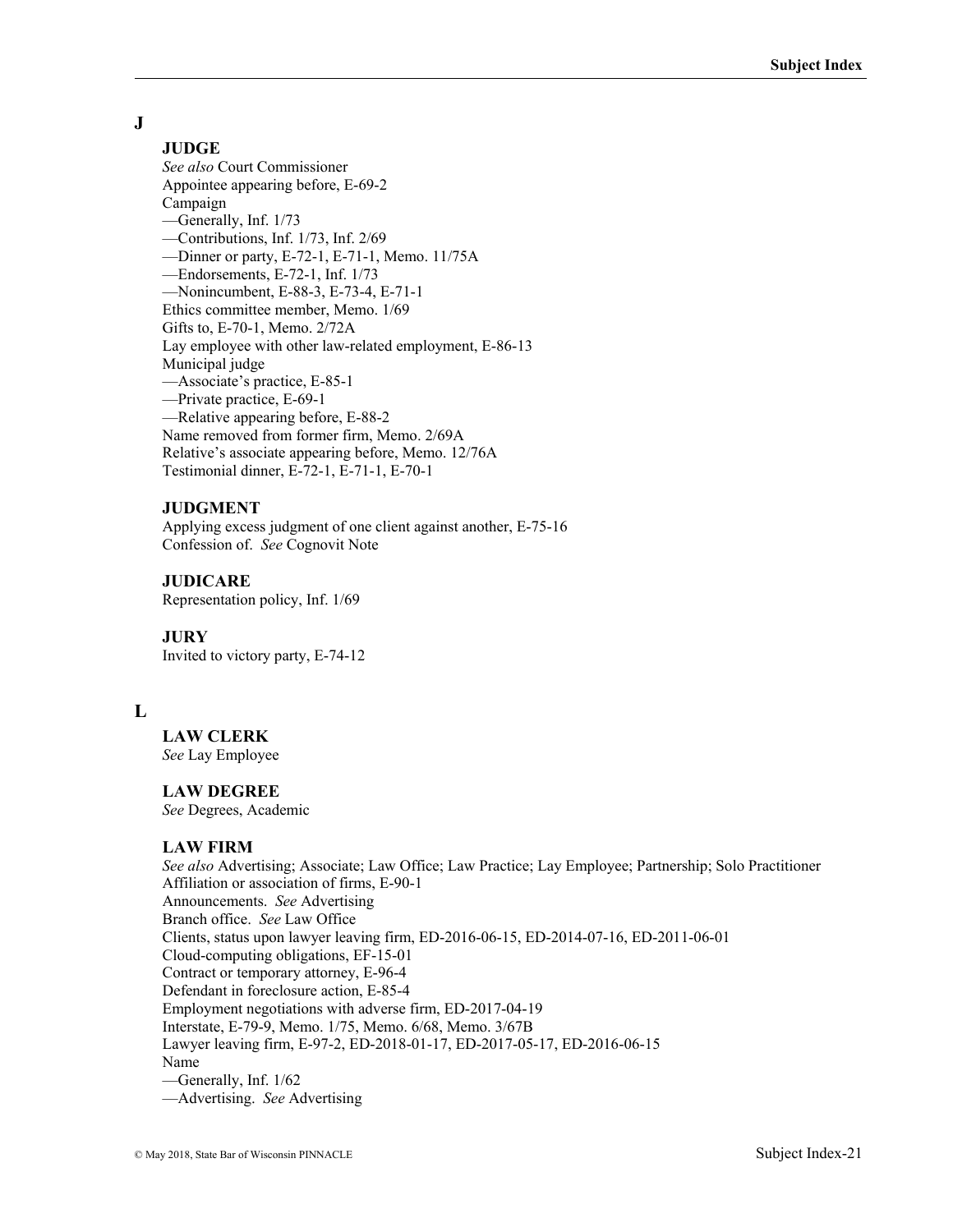—Branch office, purchased, Memo. 9/75C —Deceased or retired partner's name, Memo. 11/69D, ED-2011-08-17 —District attorney's name, Memo. 2/70B —Judge's name, Memo. 2/69A —Office sharers. *See* Law Office, Sharing, ED-2015-05-20 —Trade names, E-80-16, E-76-10, E-76-3 New member previously with opposing firm, Memo. 1/78A, Memo. 11/76C Newsletter, E-82-1 Nonprofit, E-79-6, E-75-0 Noncompetition agreements, ED-2012-05-16 "Of counsel." *See* Of Counsel Professional service corporation, generally, Inf. 1/62 Public defender as, E-90-6 Public official, former, joining firm, E-79-1 Representing partner or associate, E-85-7

### **LAW OFFICE**

*See also* Law Firm Adjacent to police and fire commission member's, Memo. 3/76 Branch office, Memo. 9/75C, Memo. 6/70D, Memo. 6/68 Building shared with other businesses, E-85-5, Memo. 4/77A Business operated from, E-83-14, E-82-11 Cloud computing, EF-15-01 Name. *See* Law Firm; Sharing *this heading* Open house, E-94-3, Memo. 1/71A Sharing —Generally, E-00-02, Memo. 2/78, ED-2015-05-20, ED-2012-06-20 —Conflicts of interest, E-88-2, E-00-02, Memo. 2/78, Memo. 3/75 —Family court commissioner and lawyer representing divorce clients, Memo. 3/75 —Letterhead and name, E-90-1, Memo. 2/78, Memo. 3/75, Memo. 5/68B, Memo. 9/63, ED-2015-05-20, ED-2012-06-20, ED-2011-08-17 —Nonlawyer, Memo. 6/71, Memo. 4/71B —Terminated, conflicts after, E-88-2

# **LAW PRACTICE**

*See also* Business Activity; Caseload Cloud computing, EF-15-01 Lawyer leaving law firm, E-97-2, ED-2018-01-17, ED-2017-05-17, ED-2016-06-15, ED-2011-08-17, ED-2011-06-01 Noncompetition agreements, EM-14-01 Non-disparagement clauses, effect on ability to practice law, ED-2015-01-21 Sale, Inf. 1/63, Memo. 3/78A Settlement terms affecting right to practice, ED-2015-07-15 Termination, E-87-9, Inf. 1/63, Memo. 4/71A

#### **LAW STUDENT**

*See* Lay Employee, Law clerk, Nonlawyer Assistants

### **LAWYER SPOUSES**

*See* Conflicts of Interest, Spouses

#### **LAY EMPLOYEE**

Announcement of hiring, E-83-3 Court reporter, E-86-19 Fees, Inf. 1/62, Memo. 1/78B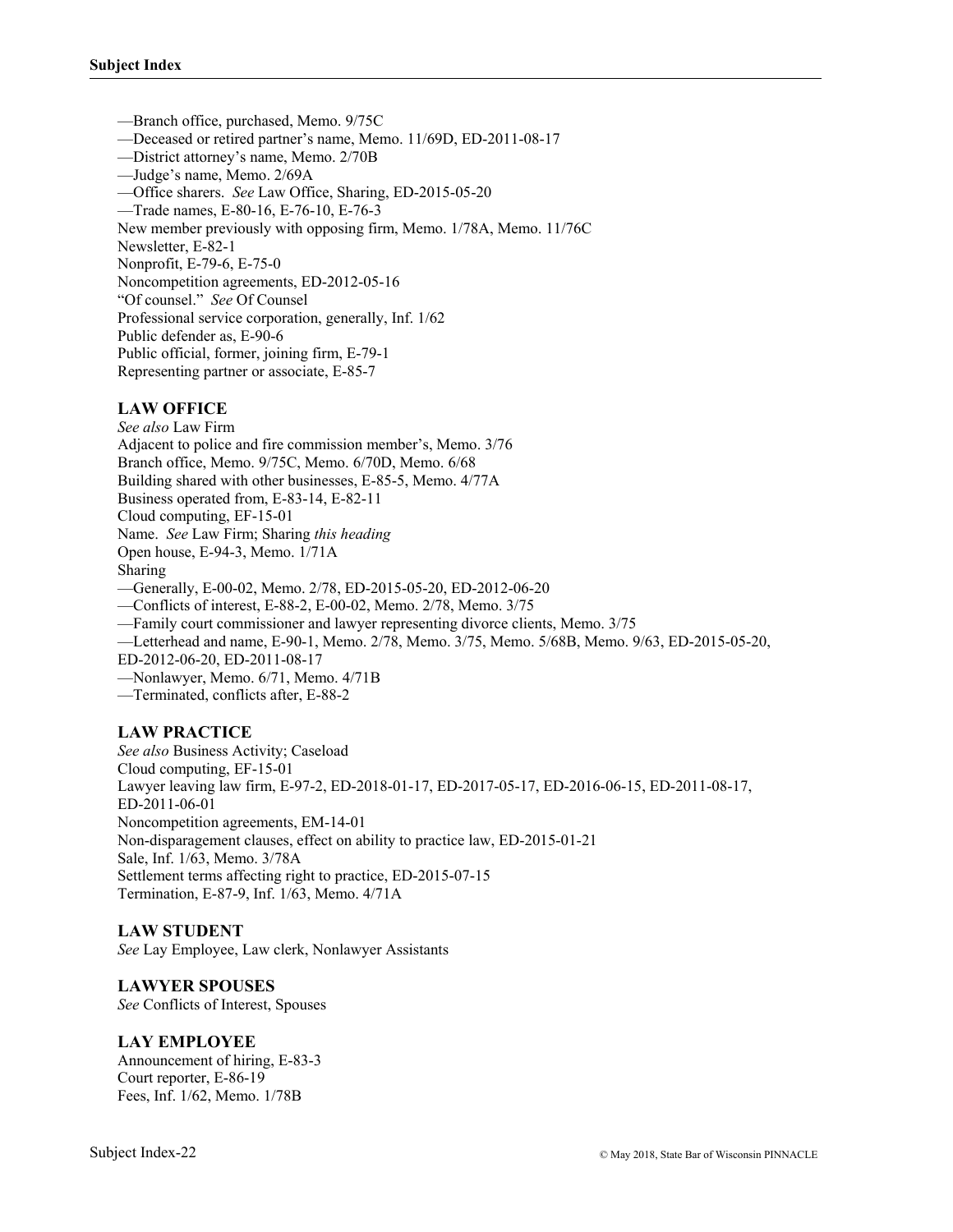Interviewing, conflict, ED-2016-09-21 Law clerk —conflicts, imputed, ED-2016-12-21 —permissible activities, E-09-04, Memo. 4/78C Letterhead, listing on, E-85-6, E-75-22, Memo. 1/78B Multiple employers, E-86-13, Memo. 1/78B Paralegal —Generally, Memo. 1/78B —Appearing at real estate closing, E-95-3, E-80-2

—Letterhead or business card, E-85-6, E-75-22, Memo. 1/78B

Particular acts

—Deposition, Memo. 4/78C

—Expert testimony on behalf of client, E-84-14

—Negotiation in settlement, Memo. 1/78B

—Real estate closing, E-80-2

#### **LEGAL AID**

*See also* Judicare; Public Defender; Referrals Bail fund, E-75-0 Clients' trust funds, unclaimed, E-79-6 Fees —Criminal indigents, Memo. 7/71, Memo. 9/65B —Non-participating lawyer, E-75-20 Mandatory participation by county attorneys, E-75-20 Multiple representation, E-75-18, Memo. 6/70G Paternity proceedings, E-83-17

### **LEGAL ASSISTANT**

*See* Lay Employee

### **LEGAL RESEARCH**

Research service for lawyers, E-74-1, Memo. 9/65A

#### **LEGISLATOR**

Letterhead, Memo. 12/73 Practice by, E-86-12, E-76-2

#### **LETTERHEAD**

*See also* Advertising Candidate for district attorney, Memo. 1/71B Commerce service firm, E-79-3 Implying partnership —Corporate counsel, Memo. 2/76B, Memo. 7/72, Memo. 6/70F —Office sharers, E-00-02, E-90-1, Memo. 2/78, ED-2015-05-20, ED-2012-06-20 Interstate law firms, E-79-9, Memo. 1/75, Memo. 3/67B Listing on —District attorney, Memo. 2/70B —Firm member not licensed in jurisdiction, Memo. 8/75C —"General counsel," Memo. 5/76, Memo. 11/73 —Judge, Memo. 2/69A —Legal assistant/paralegal, E-85-6, E-75-22, Memo. 1/78B —Legislator's "law office address," Memo. 12/73 —"Of counsel," E-93-1, E-90-1

- —Office sharers, E-90-1, Memo. 2/78, ED-2015-05-20, ED-2012-06-20
- —Public office held, E-90-2, E-83-22 (Withdrawn in part), Memo. 2/68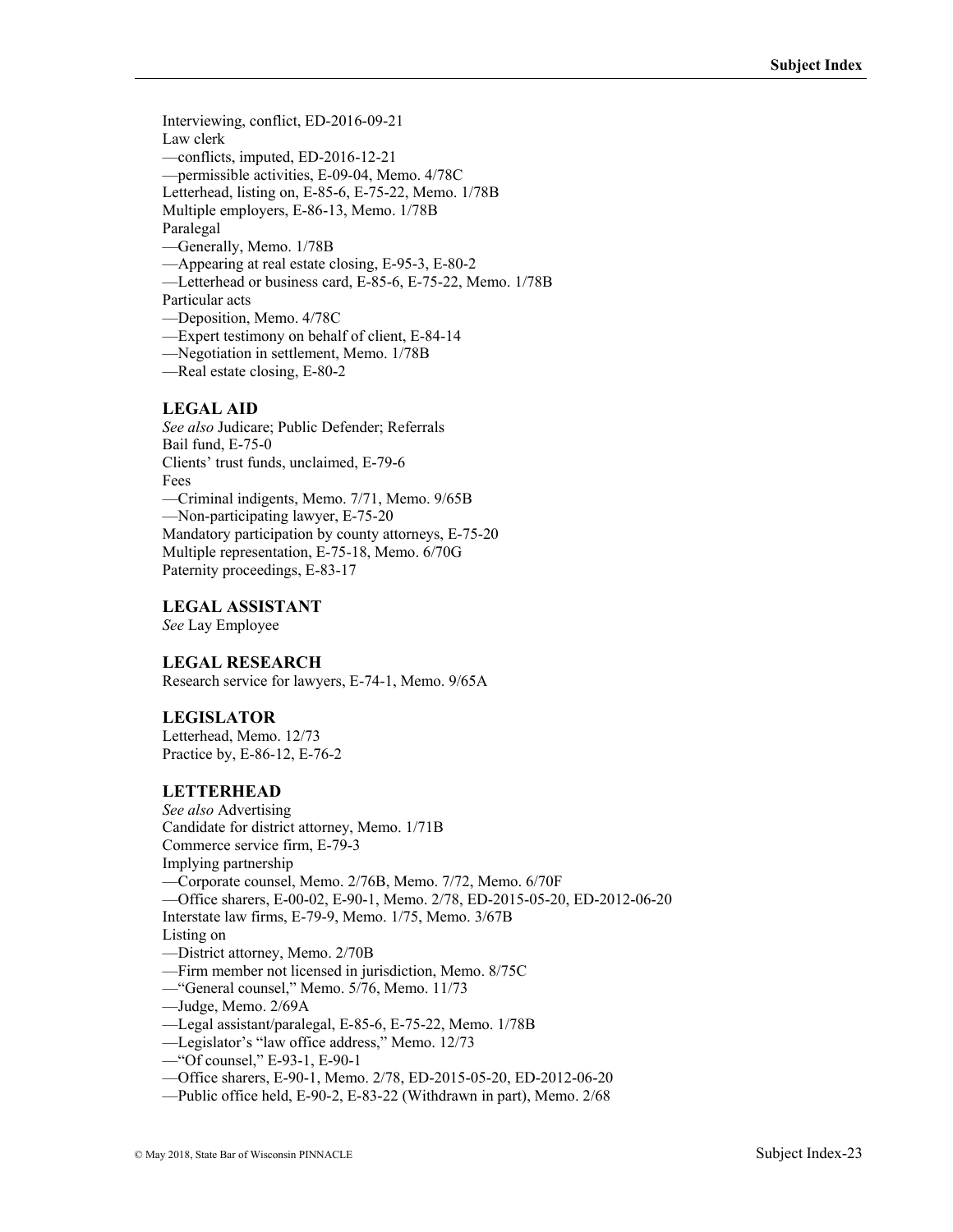—Retired or deceased partner, ED-2011-08-17 —Specialization, Memo. 9/67, ED-2014-04-16 Used by clients, E-72-2, Memo. 1/67, Memo. 5/62

### **LICENSE, LAW**

Administrative suspension, communication duties, ED-2017-10-18

### **LIEN**

Attorney obligations, E-09-01, E-87-11 Unpaid fees, E-95-4, E-83-7

#### **LIMITED-SCOPE REPRESENTATION**

Competency requirement, ED-2014-10-15 Stand-by counsel, ED-2016-04-20

### **LIQUOR LICENSE**

Prosecution of complaint, E-83-12

#### **LIVING TRUST**

Lawyer participation in the sale of living trust plans, E-92-2, E-90-7

### **LOAN**

*See also* Fees Contingent fee contract as collateral, E-92-3

### **M**

### **MALPRACTICE**

*See also* Medical Malpractice Arbitration of claims, E-85-12 Limiting liability for, E-85-12, ED-2016-01-20 Obligation to inform client of, E-82-12 Representation by counsel opposing firm in unrelated matter, E-87-4

#### **MEDIATION**

*See* Divorce

### **MEDICAL MALPRACTICE**

*See also* Conflicts of Interest, Insurance fund Multiple defendants, E-85-3

### **METADATA**

*See* E-mail; Files

#### **MISCONDUCT**

Reporting of

—Opposing counsel, E-01-01, E-89-12, ED-2013-04-17, ED-2011-07-20

—Self, ED-2014-02-19

# —Threats to report opposing counsel, ED-2015-03-18

#### **MONEY**

*See* Bail Fund; Check; Clients' Trust Accounts; Fees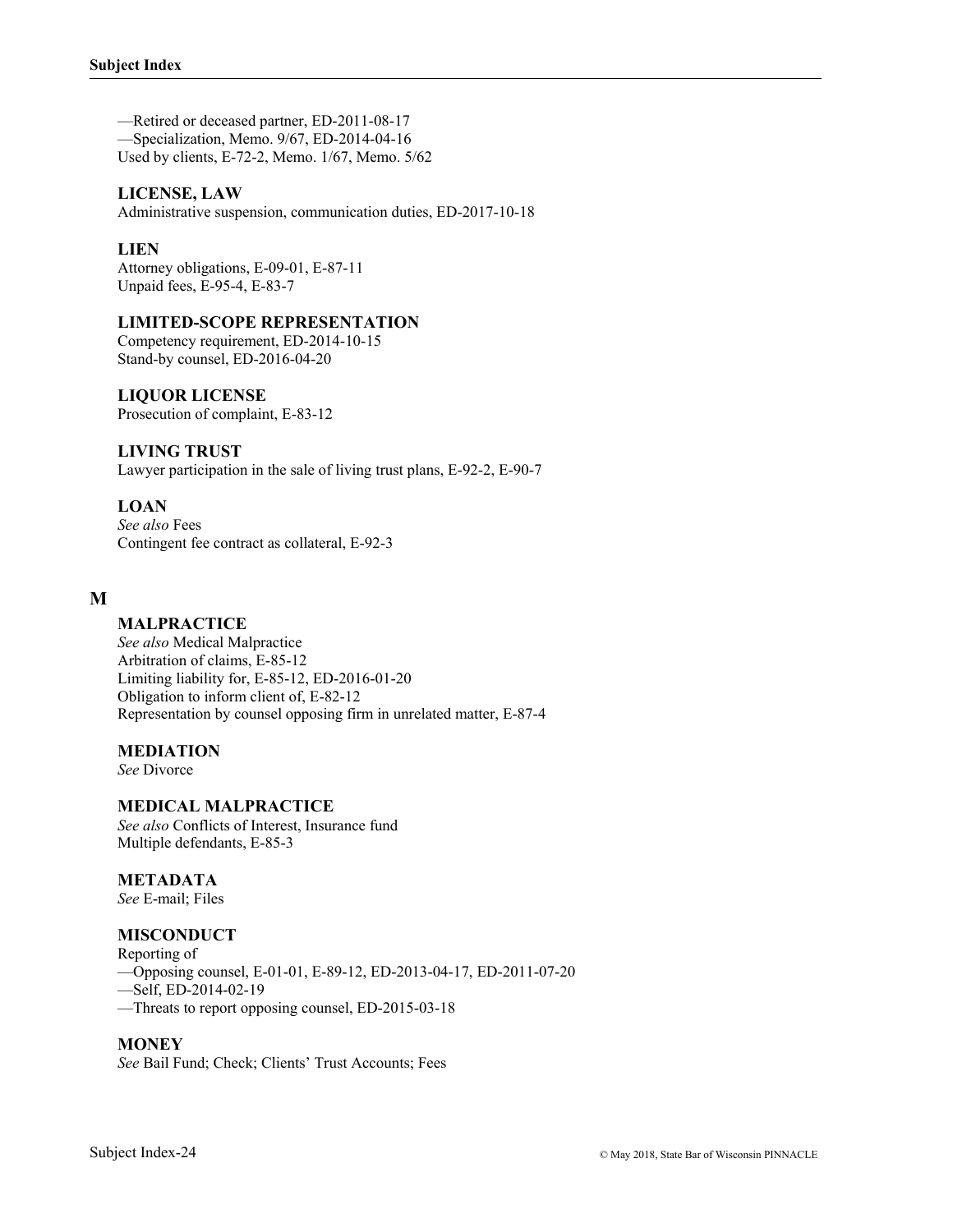### **MUNICIPAL ATTORNEY**

Advisor and advocate, E-89-15, E-87-1, E-83-12 Conflicts, generally, E-88-2 Insurance carrier board member, E-81-2 Obligations and limitations when dealing with unrepresented person, E-09-02 Partner —Representing criminal defendant, E-86-7 —On zoning board of appeals, E-84-18 Prosecuting city employee, E-86-14, E-82-9 Representing —Area sanitary district, Memo. 8/75B —Criminal defendants, E-90-5, E-82-13, E-81-6, E-81-3, E-76-12, Memo. 12/75, Memo. 6/70B —Police officer, E-82-9 Same court restriction, E-81-6 Spouse on village board, E-80-7 Witness, called as adverse, E-82-3

# **MUNICIPAL JUDGE**

*See* Judge

### **N**

### **NONLAWYER ASSISTANTS**

*See also* Lay Employee Cloud computing, EF-15-01, ED-2017-03-15 Financial advisors, E-94-6, E-93-6 Investment advisors, E-94-6 Law student, EI-11-01 Lay consulting service, E-84-1 Payment for services, E-92-2 Worker's compensation practitioner, E-84-4

#### **NONTESTAMENTARY DISPOSITION**

Lawyer named beneficiary, Inf. 2/68

# **O**

#### **OF COUNSEL**

Attorney as, E-93-1, E-90-1, ED-2013-11-20 Interstate association of firms, E-79-9, ED-2013-11-20 Law firm as, E-93-1

**OFFICE** 

*See* Law Office

**OFFICE SHARING**  *See* Law Office

**OMVWI** Prior conviction or pending multiple offenses, E-86-6

**OPEN HOUSE**  *See* Law Office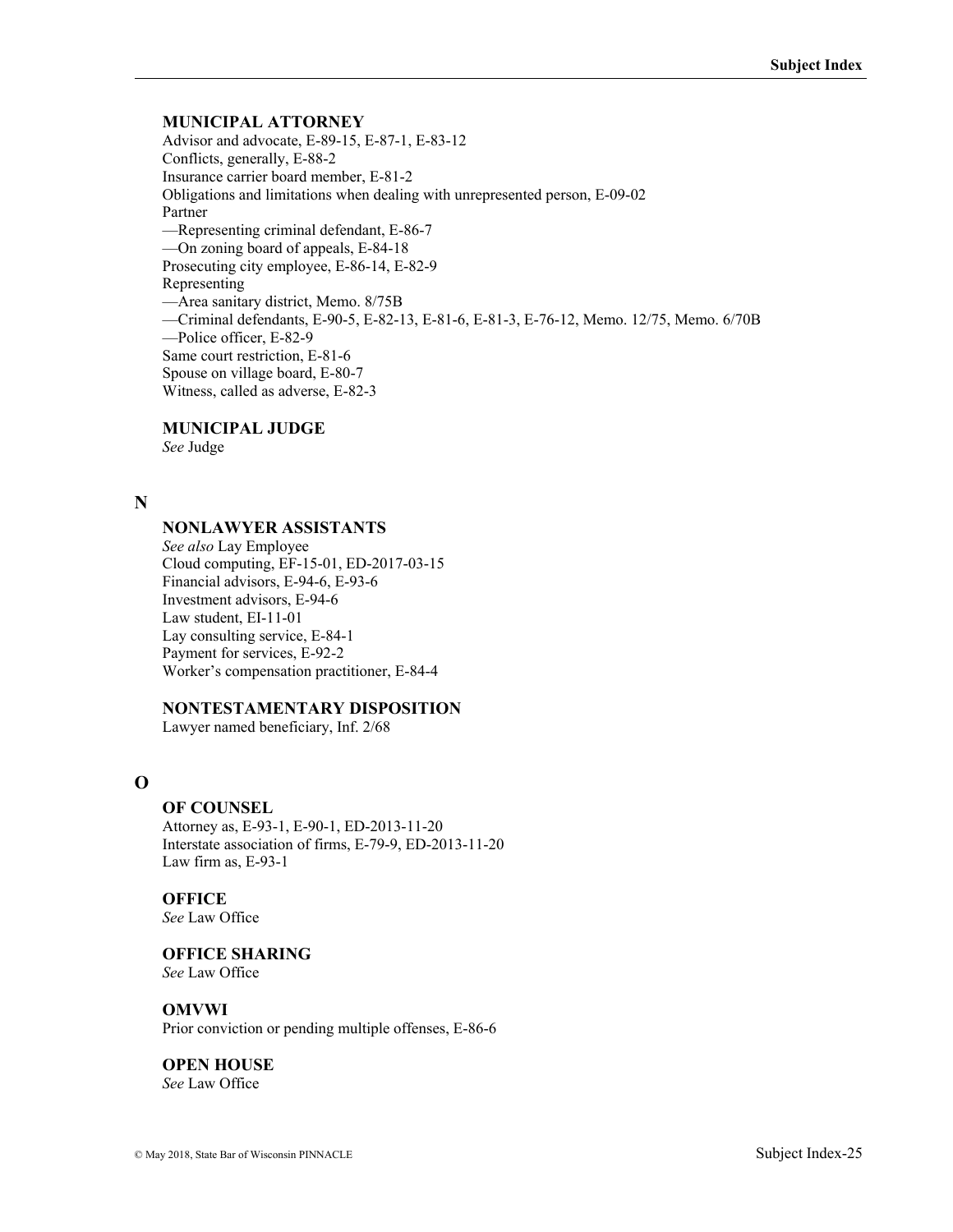## **OPPOSING PARTY**

*See also* Communication Claimant, advising of rights, E-75-24 Duty to bring error to attention of, E-86-6, E-84-7, ED-2013-04-17 Former client. *See* Conflicts of Interest Lawyer previously employed by opposing firm, Memo. 1/78A, Memo. 11/76C Lawyer's firm, in foreclosure action, E-85-4 Request for extension to answer, E-84-2 Spouse representing. *See* Conflicts of Interest, Spouses Threatening. *See* Communication

### **ORGANIZATION**

*See also* Corporation Contact with current and former constituents of adverse party, E-07-01, EI-17-04 Nonparty, providing funds for class action, E-83-10

### **P**

### **PARALEGAL**

*See* Lay Employee; Nonlawyer Assistants

### **PARTNERSHIP**

*See, generally*, Law Firm Business partners, representation of, E-89-10, E-79-7 Implied

—Associated firms, E-90-1, E-79-9, Memo. 1/75

—Branch office, purchased, Memo. 9/75C

—Corporate counsel, Memo. 2/76B, Memo. 7/72

—Office sharers, E-00-02, E-90-1, Memo. 2/78, Memo. 3/75, Memo. 5/68B, Memo. 9/63, ED-2012-06-20 With nonlawyer, E-84-21, Inf. 3/67, Memo. 1/78B

#### **PATERNITY PROCEEDINGS**

Corporation counsel, E-83-17, Memo. 7/68B

#### **PATIENTS COMPENSATION FUND**

*See* Conflicts of Interest, Insurance fund

#### **PERSONAL REPRESENTATIVE**

Drafter named as, E-75-3, Memo. 10/76, ED-2014-03-19 Fee, Memo. 11/71 Waiver of attorney-client privilege by, E-77-5

#### **PHYSICIANS**

Advertising of license, E-90-2

#### **POLICE**

Defense of officer, E-82-9, Inf. 2/70 Legal advisor, E-75-19 Protective association counsel representing criminal defendant, Memo. 1/71C Wage negotiations, E-69-1

#### **POLICE AND FIRE COMMISSION MEMBER**

Lawyer with adjacent law office representing claimant, Memo. 3/76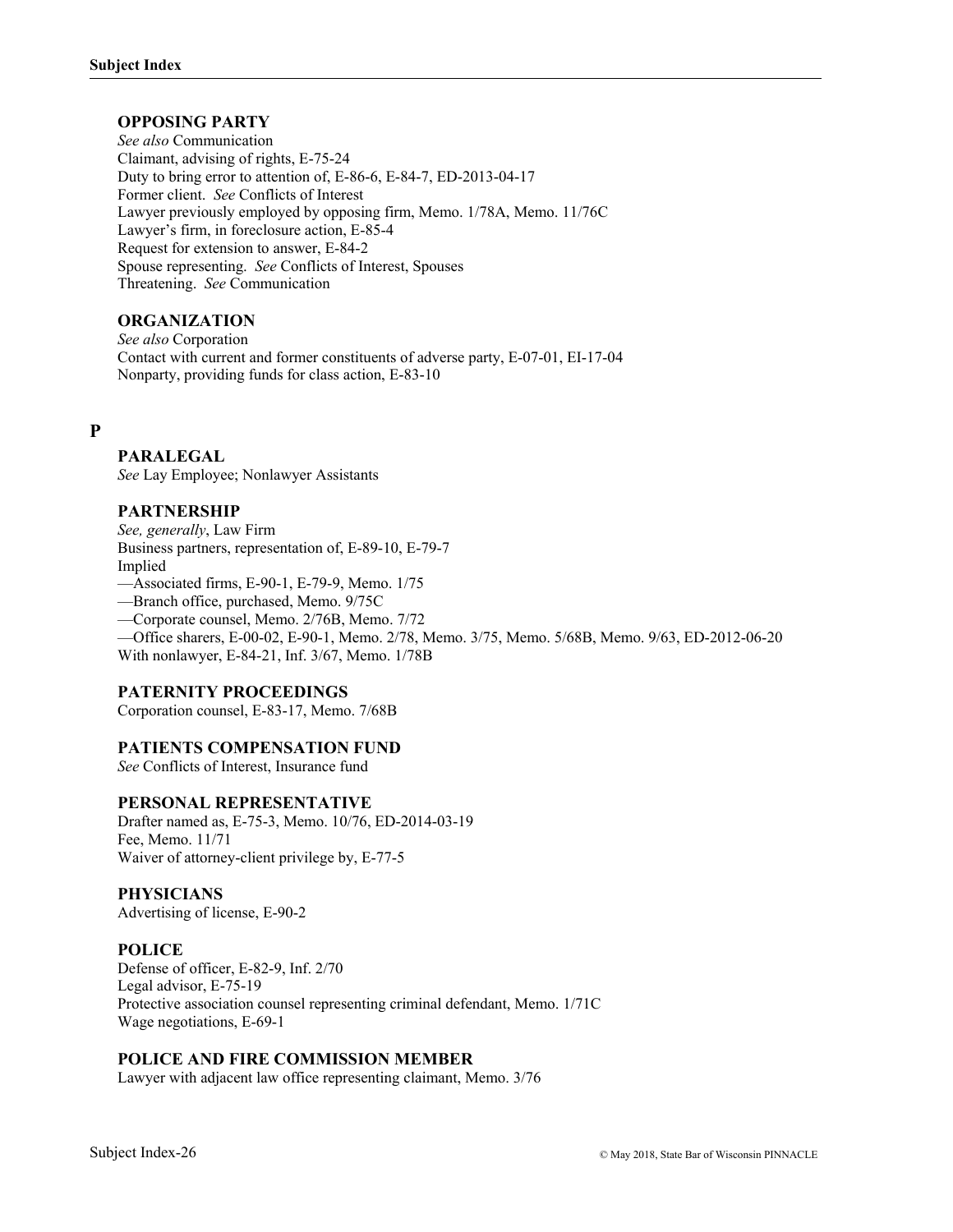Partner's practice, Inf. 2/70 Representing criminal defendants, E-77-11, Inf. 2/70

# **POLITICAL ACTIVITY**

Campaign literature, Memo. 1/71B Endorsements, E-72-1, Inf. 1/73, Inf. 4/69 Judicial campaign —Generally, Inf. 1/73 —Contributions, Inf. 1/73, Inf. 2/69 —Dinner or party, E-72-1, E-71-1, Memo. 11/75A —Endorsements, E-72-1, Inf. 1/73 —Nonincumbent, E-88-3, E-73-4, E-71-1 Public defender as district attorney candidate, E-80-12

### **PROBATE AND ESTATE ADMINISTRATION**

*See also* Estate Planning; Nontestamentary Disposition; Personal Representative; Will Attorney for estate. *See* Will, Drafter, As attorney for estate Bank trust officer as counsel, Memo. 7/68A Broker's commission for sale of property, Memo. 11/71 Potential claimant, E-75-24 Solicitation of, E-75-3, E-73-1, Memo. 10/76 Witness, drafter called as, E-82-14, Memo. 5/68A

### **PROFESSIONAL CARD**

*See* Advertising, Card, professional

### **PROFESSIONAL MISCONDUCT**

*See* Misconduct

#### **PROFESSIONAL SERVICE CORPORATION**  *See* Law Firm

### **PROSECUTOR**

*See also* District Attorney Obligations when dealing with unrepresented person, E-09-02

### **PROTECTIVE CUSTODY**

*See* Children in Need of Protection or Services

### **PUBLIC DEFENDER**

*See also* Legal Aid Candidate for or elected district attorney, E-86-18, E-80-12 Caseload, effect on representation, E-91-3, E-84-11 Co-defendants, E-90-6

### **PUBLIC EMPLOYEE**

Bargaining representative, E-69-1, Inf. 1/70 Defense of, compensated by municipality, E-82-9 Former, representing plaintiff against former employer, Memo. 2/72B Grievance, Memo. 8/77B Prosecution of, E-86-14, E-82-9

### **PUBLIC OFFICE**

*See also* Political Activity; *and individual offices* Advertising the holding of, E-90-2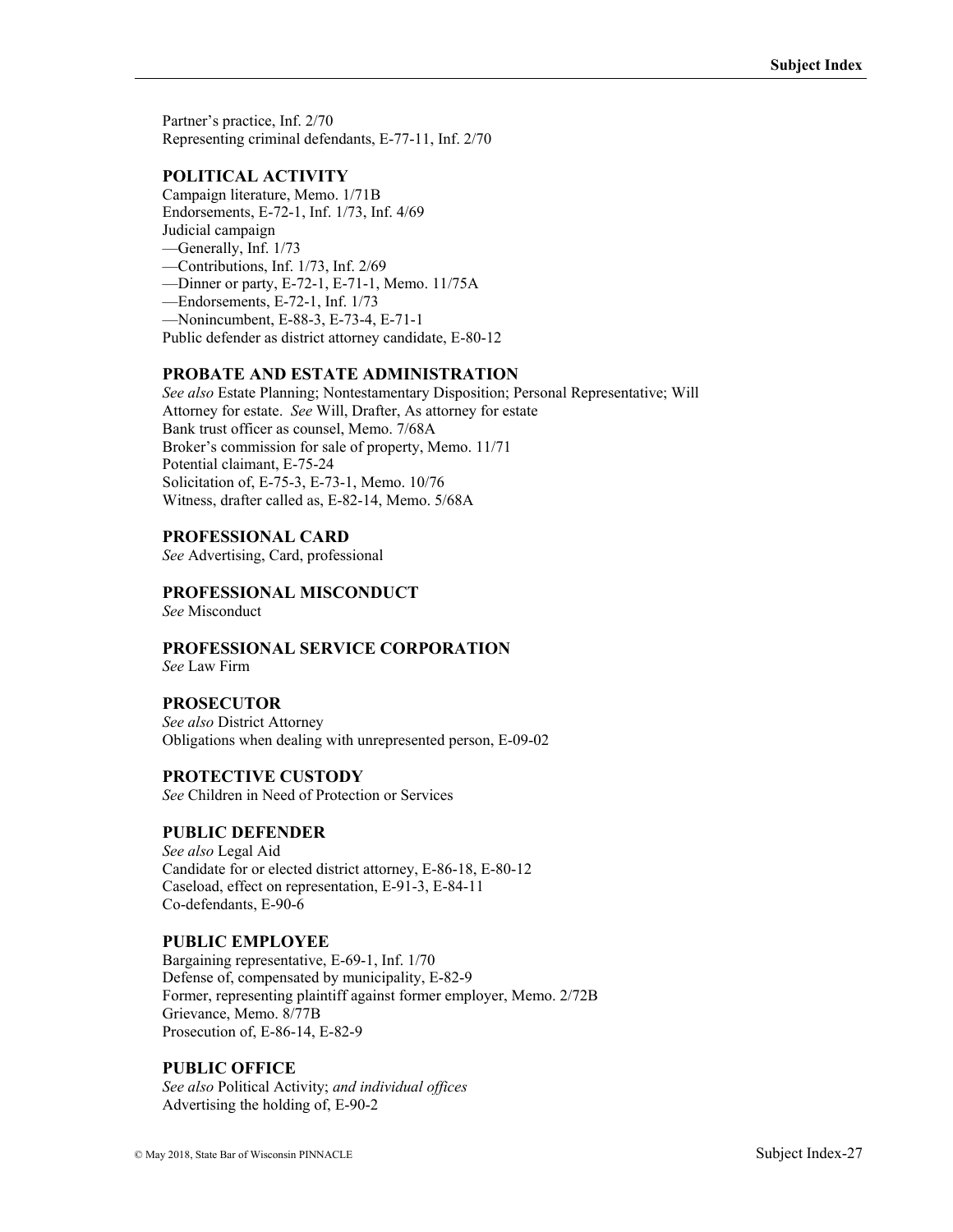Former agency official joining firm, E-79-1 Letterhead. *See* Letterhead, Listing on

#### **PUBLICATION**

Advertising in publications. *See* Advertising Biographical data in "Who's Who," Memo. 8/76A Brochure, Memo. 6/77A Client representation as a result of authorship, E-89-1 Divorce kit, Inf. 3/73 Handbook on divorce, Inf. 2/73 Newsletter, E-82-1 Newspaper article or column, E-79-5, Memo. 2/77D

# **R**

# **RADIO**

Appearance by lawyer, Memo. 1/73, Memo. 11/69

### **REAL ESTATE**

*See also* Title insurance Dual practice, E-86-3 Duty to disclose knowledge of hazardous wastes, E-88-10 Fees, E-86-3, Memo. 11/71 Law firm-brokerage firm relationship, E-86-3, E-69-3 Lawyer sharing office with broker, Memo. 4/71B Limitation of scope of representation, E-97-1 Paralegal at closing, E-95-3, E-80-2

#### **REBATES**

*See* Fees, Referrals

### **REFERRALS**

Bank referral of estate planning customers, E-79-4 Between lawyers or law firms, EF-10-02, E-79-9, Memo. 6/75E, Memo. 3/67C Collection agency, referral from, E-82-11, E-61-1 Discounts for client's referrals, ED-2012-12-19 Fees and commissions. *See* Fees, Referrals —Conflict of interest in accepting referral fees, ED-2016-05-18 For-profit referral service, E-87-7, E-84-17, Memo. 9/76 Insurance company, referral from, E-84-17, Inf. 3/67 Nonprofit referral service, E-88-8 To other entities —Generally, Inf. 1/64, E-00-04, Memo. 3/67C, ED-2016-05-18 —Health-care provider, E-92-4 —Owned, E-85-5 —Real estate broker, E-86-3 —Title insurance and abstract company, E-85-5

#### **RETAINER**

*See* Fees

#### **RETIREMENT**

*See* Law Practice, Termination; Retirement Plan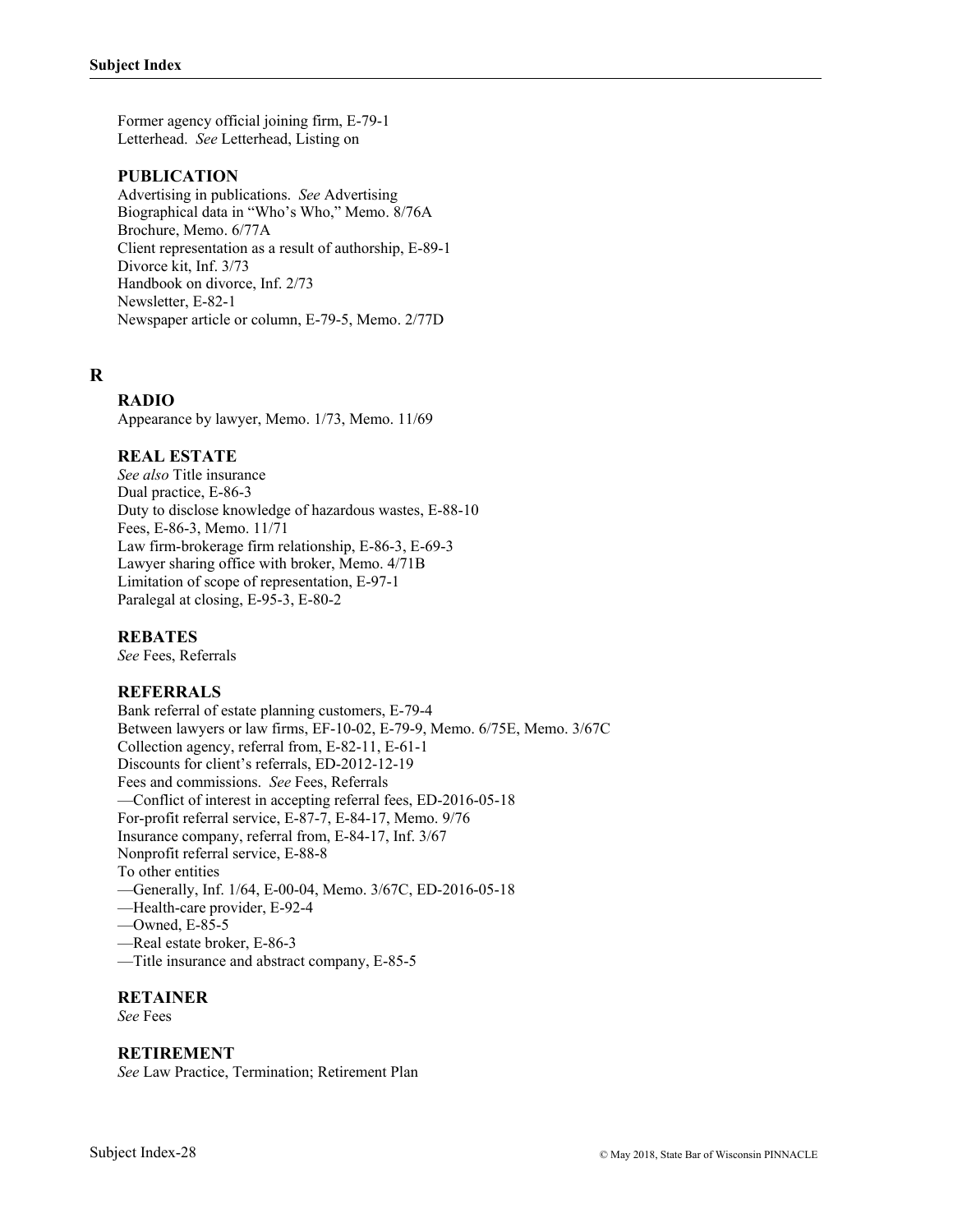### **RETIREMENT PLAN**

Lawyers and lay employees, Inf. 1/62, EM-14-01 Solicitation of participants, Inf. 4/67, Memo. 6/75C

### **S**

### **SALE OF LAW PRACTICE**

*See* Law Practice

#### **SCHOOL BOARD**

Member's partner representing —District, E-82-15, Memo. 8/77C —Injured students, Memo. 2/67

#### **SCHOOL DISTRICT**

Representation, E-82-15, Memo. 8/77B, Memo. 8/77C

#### **SEMINARS**

As source of clients, E-94-4, ED-2017-07-19 Follow-up, E-82-8 Legal forms, information about and execution of, EI-11-01 On firm's website, EI-10-01 Sponsorship, E-89-1, E-80-19

### **SERVICE CORPORATION**

*See* Law Firm

### **SETTLEMENT**

Applying client's share against general indebtedness, E-83-7 Client control in civil matters, ED-2017-01-18 Deemed inadequate by lawyer, E-82-5 Delegation of authority, ED-2017-09-20, ED-2014-11-19 Indemnification by attorney, ED-2013-09-18 Lien claims, attorney obligations, E-09-01, E-87-11, ED-2013-03-20 Negotiation by lay employee, Memo. 1/78B Non-disparagement clauses, ED-2015-01-21 Restrictions on right to practice, ED-2015-07-15

### **SEXUAL ABUSE**

Defense of stepfather after protective custody representation, E-83-21

#### **SHERIFF**

Attorney spouse, E-86-1, E-85-2 Deputy sheriffs association bargaining representative, Inf. 1/70

#### **SIGNATURE**

*See* Check

#### **SOLICITATION**

*See also* Advertising; Referrals Adoption clients, E-88-4 Bail bond, E-75-0, Inf. 1/71 Bank referral of estate planning customers, E-79-4 Class-action plaintiffs, E-83-1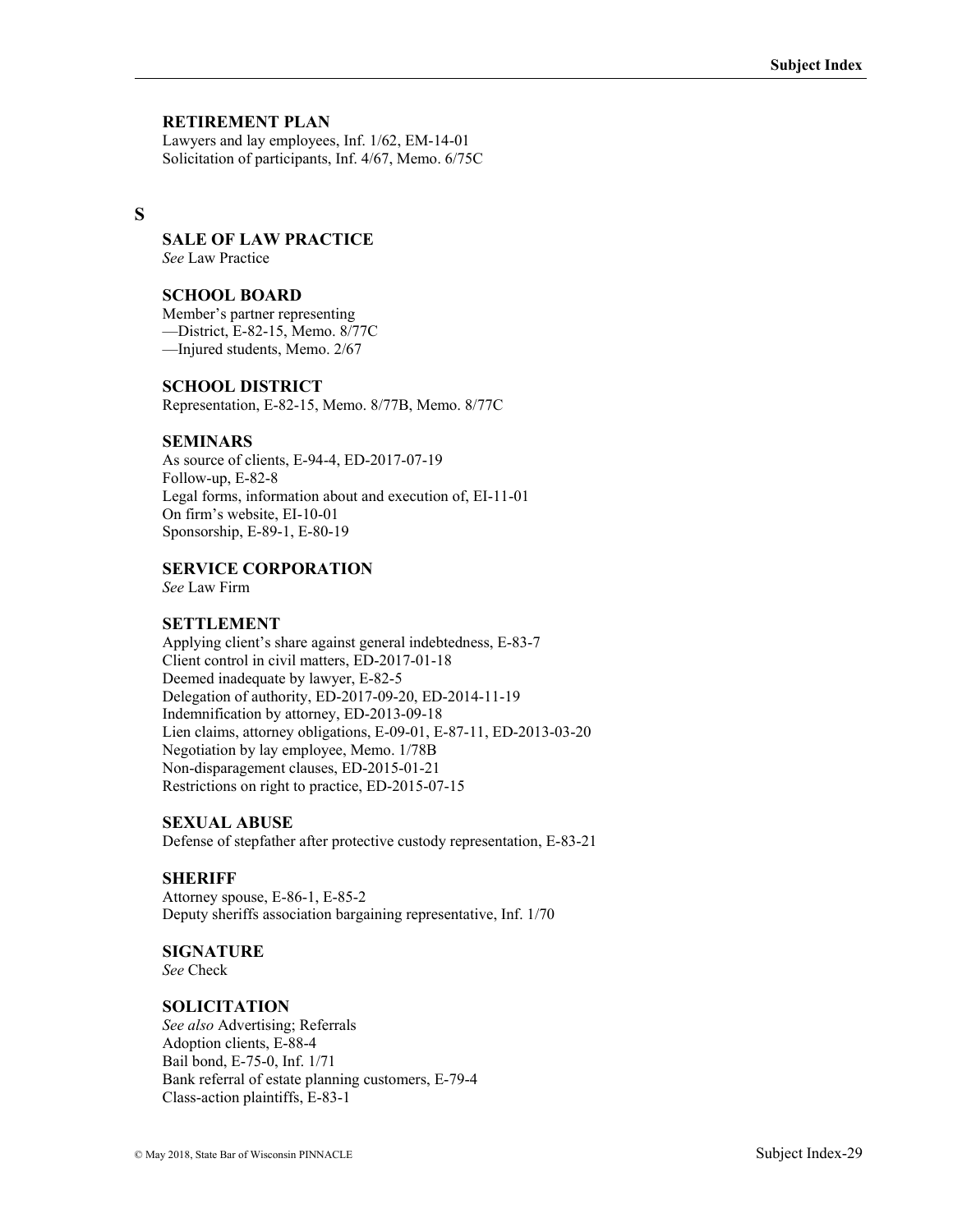Collection agency, E-82-11, E-72-2, E-61-1 Dual practice and inherent solicitation, E-82-11, IE-16-01 E-mail and "real-time electronic contact," ED-2014-12-17 Financial planning organization, E-84-21, IE-16-01 Follow-up to advertising, E-84-13, E-83-16 Funds to defray expenses, from nonparty organization, E-83-10 Insurance company or agent, E-84-17, Inf. 3/67 Lawyers offering specialized services to other lawyers, E-74-1, E-73-2, Memo. 3/77, Memo. 9/65A Open house, E-94-3 Partnership with nonlawyer, Inf. 3/67 Probate of testator's estate, E-75-3, E-73-1, Memo. 10/76 Referral service, for-profit, E-87-7, Memo. 9/76 Retirement plan participants, Inf. 4/67, Memo. 6/75C Seminar involvement, E-94-4, E-89-1, E-82-8, E-80-19, IE-16-01, ED-2017-07-19 Targeted mailings, E-84-13 Telephone, E-83-16

#### **SOLO PRACTITIONER**

Death or retirement, E-87-9

#### **SPECIAL PROSECUTOR**

*See also* District Attorney, Pro tempore Conflicts, generally, E-83-19, E-81-5 District attorney as witness, Memo. 2/69 As witness, E-80-3

#### **SPECIALIZATION**

*See* Advertising

#### **SPOUSES**

*See* Conflicts of Interest

### **STATE PUBLIC DEFENDER**

*See* Public Defender

#### **STOCKHOLDER**

*See* Conflicts of Interest

### **SUBSTITUTE COUNSEL**

*See also* Withdrawal Duty with respect to fee of withdrawing counsel, Memo. 8/77D Fee, E-97-2, Memo. 6/77B Termination of law practice, E-87-9

#### **SUPPRESSION OF EVIDENCE**

Destruction of client's files, E-82-2 Destruction of contract not to revoke will, E-82-14

**T** 

**TAPE RECORDING**  *See* Confidences of Client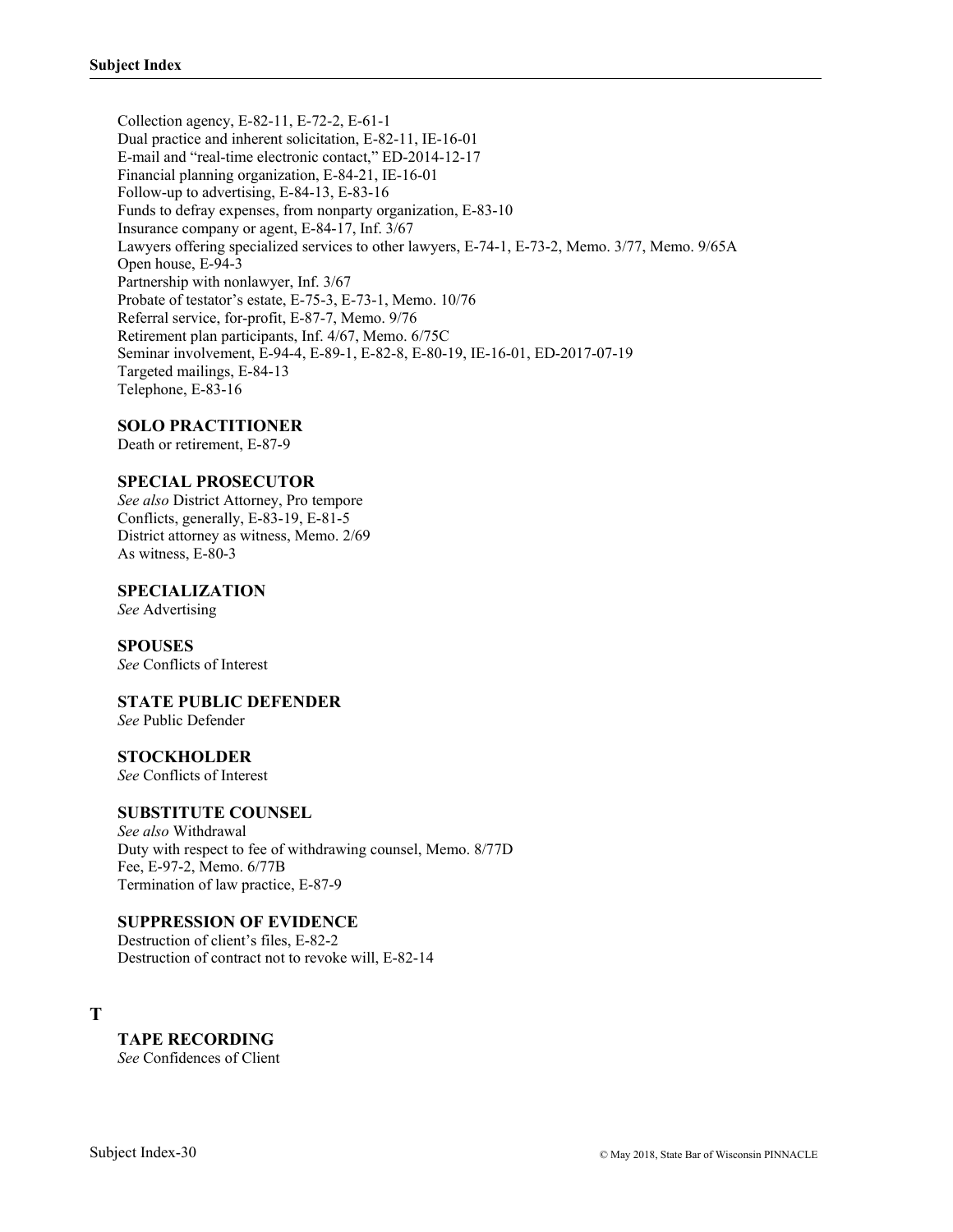**TEACHER** Representation, Memo. 8/77B

**TECHNOLOGY**  *See* E-mail; Internet

**TELEPHONE** Recording of calls, E-94-5 Solicitation, E-83-16

**TELEVISION** Appearance by lawyer, Memo. 7/76; Memo. 1/73; Memo. 11/69A

**TERMINATION OF LAW PRACTICE**  *See* Law Practice

**TERMINATION OF PARENTAL RIGHTS** Conflicts of interest, E-87-12

**THIRD-PARTY INTEREST IN SETTLEMENT PROCEEDS** Attorney obligations, E-09-01, ED-2013-03-20

**THREATENING**  *See* Communication

**TITLE INSURANCE** Dual practice, E-85-5

# **TOWN ATTORNEY**

*See* Municipal Attorney

### **TRUST ACCOUNT**

*See* Clients' Trust Accounts

#### **TRUSTS**

*See* Estate Planning

### **U**

### **UNAUTHORIZED PRACTICE OF LAW**

Collections, E-72-2, E-61-1 Commerce service firm, E-83-14, E-79-3 Consulting service for personal injury, E-84-1 Corporate counsel performing services for public, E-89-8, E-83-5, E-65-2 Estate planning products, E-90-7 Eviction firm, E-80-9 Financial planning organization, E-84-21 Law students, EI-11-01 Lay employee, E-80-2, Memo. 1/78B Management consultants, Inf. 3/67 Out-of-state clients, ED-2016-10-19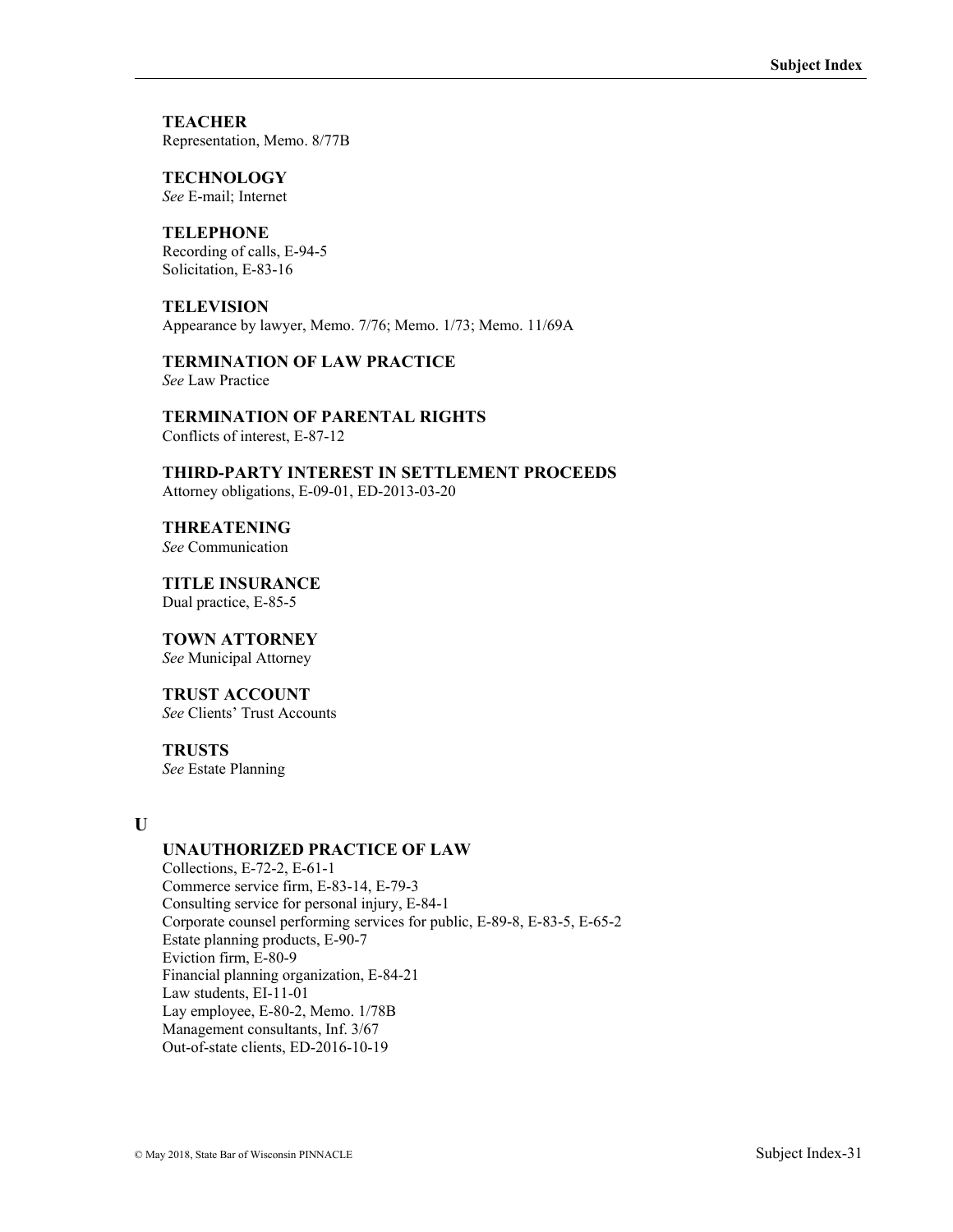### **UNREPRESENTED PERSONS**

Obligations of prosecutor when dealing with, E-09-02

#### **V**

**VENUE** Filing suit in wrong venue, E-93-2

**VILLAGE ATTORNEY** 

*See* Municipal Attorney

### **VILLAGE BOARD**

Village attorney spouse of board member, E-80-7

**VILLAGE ZONING BOARD** 

*See* Zoning Board

### **W**

# **WILL**

*See also* Estate Planning; Nontestamentary Disposition; Personal Representative; Probate and Estate Administration Contract not to revoke, destruction of, E-82-14 Discovery, responding to subpoena for client documents, ED-2016-03-16 Drafter —As attorney for estate, E-82-14, E-75-3, E-73-1, Memo. 10/76 —Beneficiary, E-80-1, Inf. 2/68 —Officer of beneficiary society, Memo. 6/77C —Partner of, representing proponent, Memo. 5/68A —Personal representative, named as, E-75-3, Memo. 10/76, ED-2014-03-19 —Witness, called as, E-82-14, Memo. 5/68A For partner's spouse, E-80-1

Safekeeping by lawyer, E-73-1

### **WITHDRAWAL**

*See, generally*, Conflicts of Interest Client non-responsive, EM-18-01, ED-2015-02-18 Duty to disclose fraud, effect of withdrawal, E-88-10 Lawyer leaving firm, E-97-2 Multiple representation, E-99-2 Nonrefundable fee as bar to, E-93-4 Unpaid fees, remedy for, E-85-13, E-84-3, Memo. 8/77D, ED-2013-10-16 Unresolvable conflict in duty to multiple clients, ED-2011-11-16

### **WITNESS**

*See also* Communication City attorney as, E-82-3 District attorney as, Memo. 2/69B Fees, E-89-17, E-88-9, E-84-1 Former employee of represented adverse organization, ED-2012-04-18 Law firm member or employee as, E-85-7, E-84-14, E-83-23, Memo. 6/75A Lawyer as, E-88-6, E-82-14 Non-party employee of defendant as, ED-2011-05-18 Prosecuting in different proceeding, E-86-14